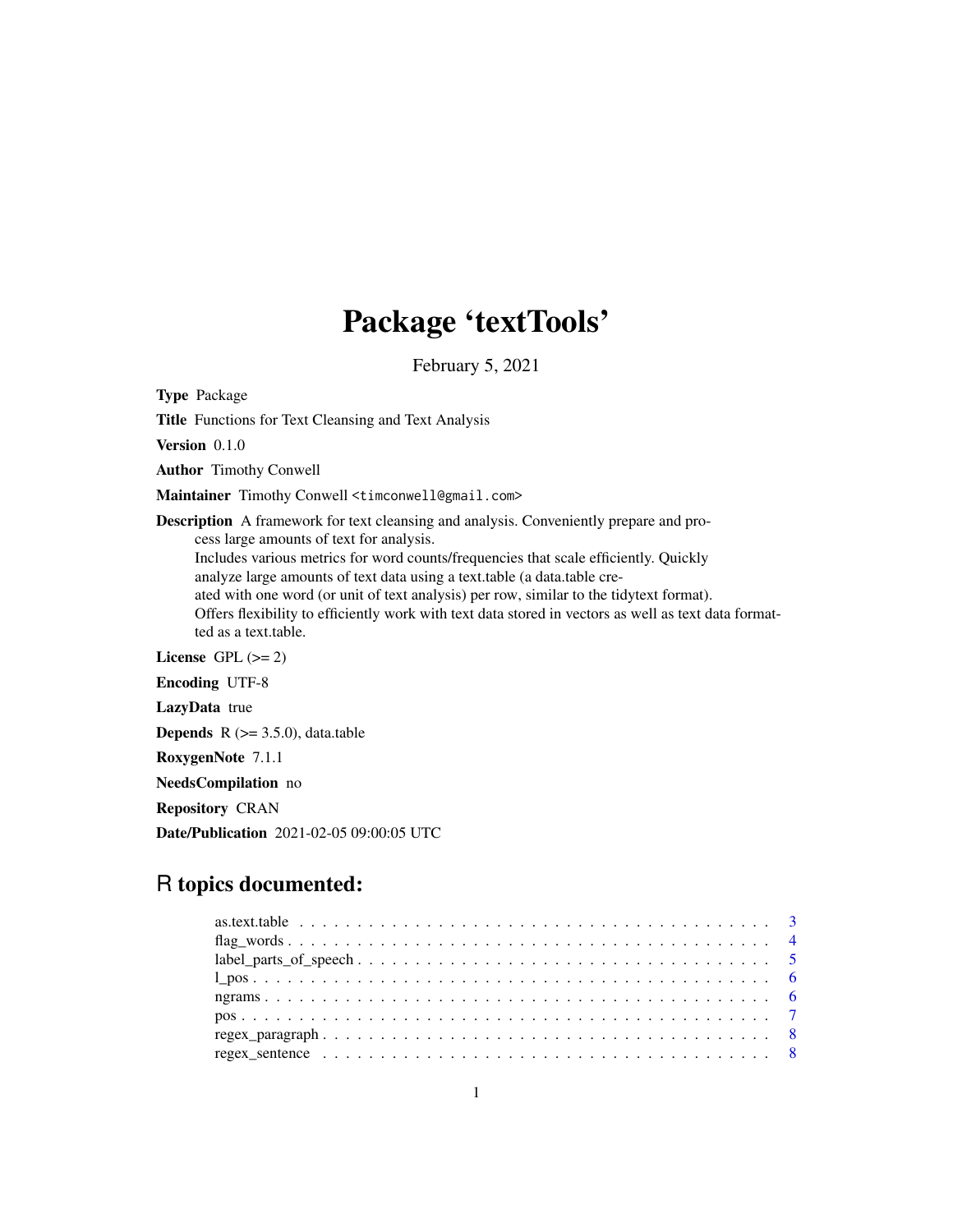| 9                                                                                                                       |
|-------------------------------------------------------------------------------------------------------------------------|
| 9                                                                                                                       |
| 10                                                                                                                      |
| 12                                                                                                                      |
| 13                                                                                                                      |
| 14                                                                                                                      |
| 15<br>$rm_parts\_of_ppeech \ldots \ldots \ldots \ldots \ldots \ldots \ldots \ldots \ldots \ldots \ldots \ldots \ldots$  |
| 16                                                                                                                      |
| 17                                                                                                                      |
| 18                                                                                                                      |
| 19                                                                                                                      |
| 20                                                                                                                      |
| 20                                                                                                                      |
| 21                                                                                                                      |
| 22                                                                                                                      |
| 22                                                                                                                      |
| 23                                                                                                                      |
| 24                                                                                                                      |
| $str\_count\_positional\_match \dots \dots \dots \dots \dots \dots \dots \dots \dots \dots \dots \dots \dots$<br>24     |
| 25                                                                                                                      |
| 26                                                                                                                      |
| 26                                                                                                                      |
| 27                                                                                                                      |
| 28                                                                                                                      |
| 28                                                                                                                      |
| 29                                                                                                                      |
| $str\_rm\_blank\_space \dots \dots \dots \dots \dots \dots \dots \dots \dots \dots \dots \dots \dots \dots \dots$<br>30 |
| 30                                                                                                                      |
| 31                                                                                                                      |
| 31                                                                                                                      |
| 32                                                                                                                      |
|                                                                                                                         |
| 33                                                                                                                      |
| 33                                                                                                                      |
| 34                                                                                                                      |
| 35                                                                                                                      |
| 35                                                                                                                      |
| str tolower<br>36                                                                                                       |
| 37                                                                                                                      |

#### **Index** [38](#page-37-0)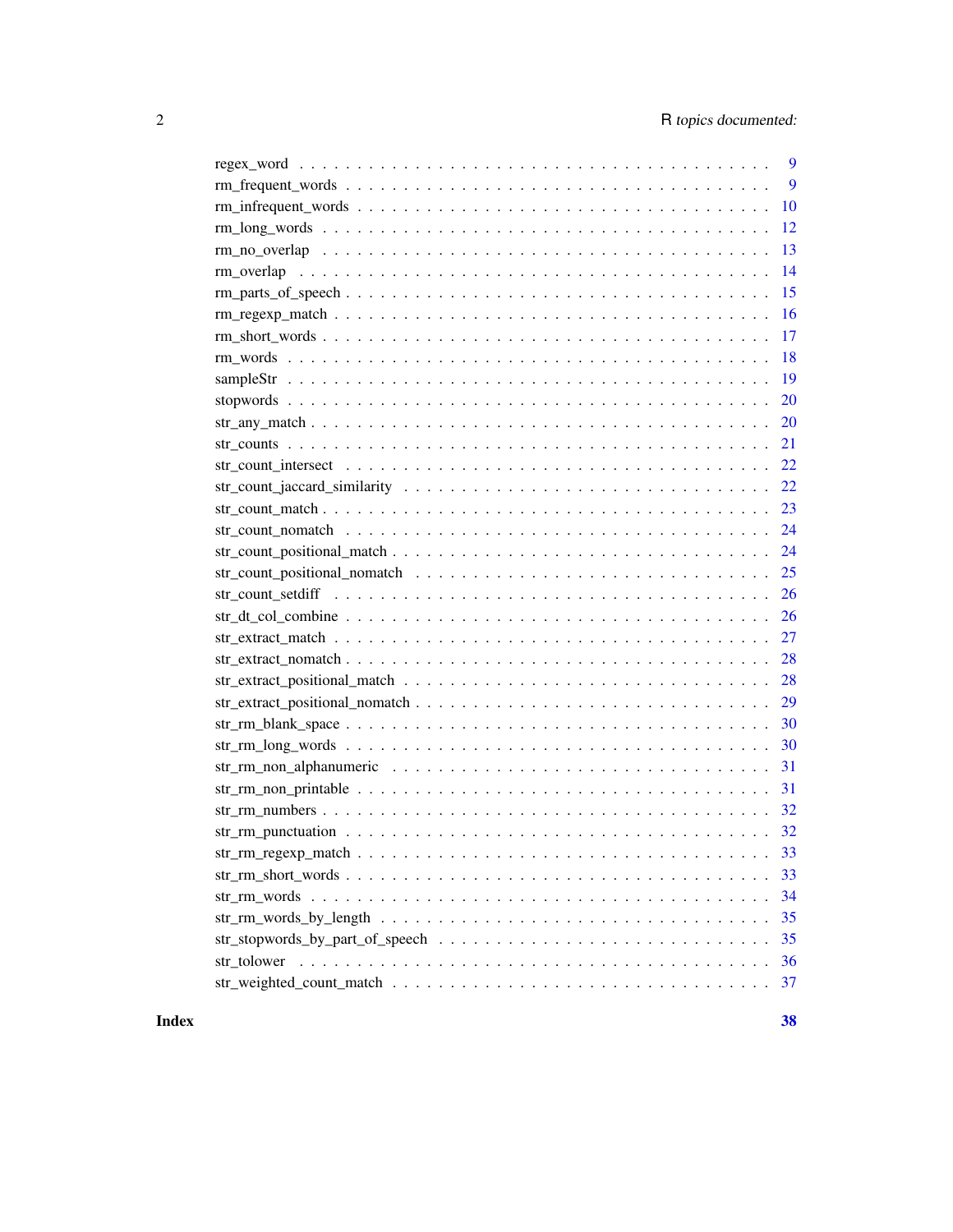<span id="page-2-0"></span>as.text.table *Convert a data.table column of character vectors into a column with one row per word grouped by a grouping column. Optionally will split a column of strings into vectors of constituents.*

# Description

Convert a data.table column of character vectors into a column with one row per word grouped by a grouping column. Optionally will split a column of strings into vectors of constituents.

# Usage

```
as.text.title(x, text, split = NULL, group_by = NULL)
```
#### Arguments

| X        | A data.table.                                                                                  |
|----------|------------------------------------------------------------------------------------------------|
| text     | A string, the name of the column in x containing text to un-nest.                              |
| split    | A string with a pattern to split the text in text column into constituent parts.               |
| group_by | A vector of column names to group by. Doesn't work if the group by column is<br>a list column. |

# Value

A data.table, text column un-nested to one row per word.

```
as.text.table(
 x = as.data.title(list(
      col1 = c("a",
        "b"
      ),
      col2 = c(tolower("The dog is nice because it picked up the newspaper."),
        tolower("The dog is extremely nice because it does the dishes.")
      )
   \lambda),
 text = "col2",split = " ")
```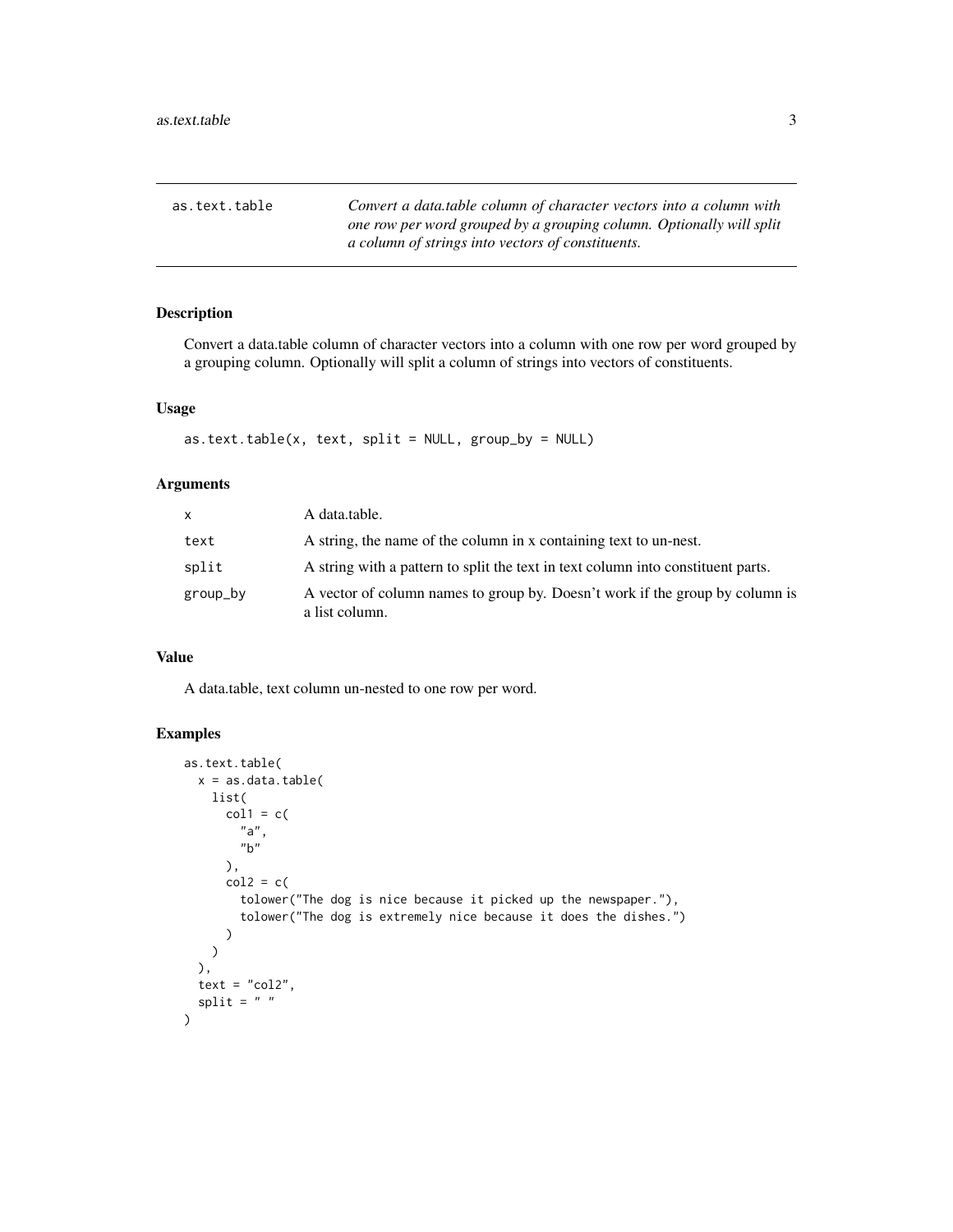<span id="page-3-0"></span>

#### Description

Flag rows in a text.table with specific words

## Usage

flag\_words(x, text, flag = "flag", words)

# Arguments

| $\mathsf{x}$ | A text.table created by as.text.table().                          |
|--------------|-------------------------------------------------------------------|
| text         | A string, the name of the column in x to check for words to flag. |
| flag         | A string, the name of the column created with the flag indicator. |
| words        | A vector of words to flag x.                                      |

# Value

A text.table, with rows marked with a 1 if the words in those rows are in the vector of words to delete, otherwise 0.

```
flag_words(
as.text.table(
  x = as.data.table(
   list(
      col1 = c("a",
        "b"
      ),
      col2 = c(tolower("The dog is nice because it picked up the newspaper."),
        tolower("The dog is extremely nice because it does the dishes.")
      )
   \, \,),
  text = "col2",split = " "),
text = "col2",flag = "is_stopword",
words = stopwords
)
```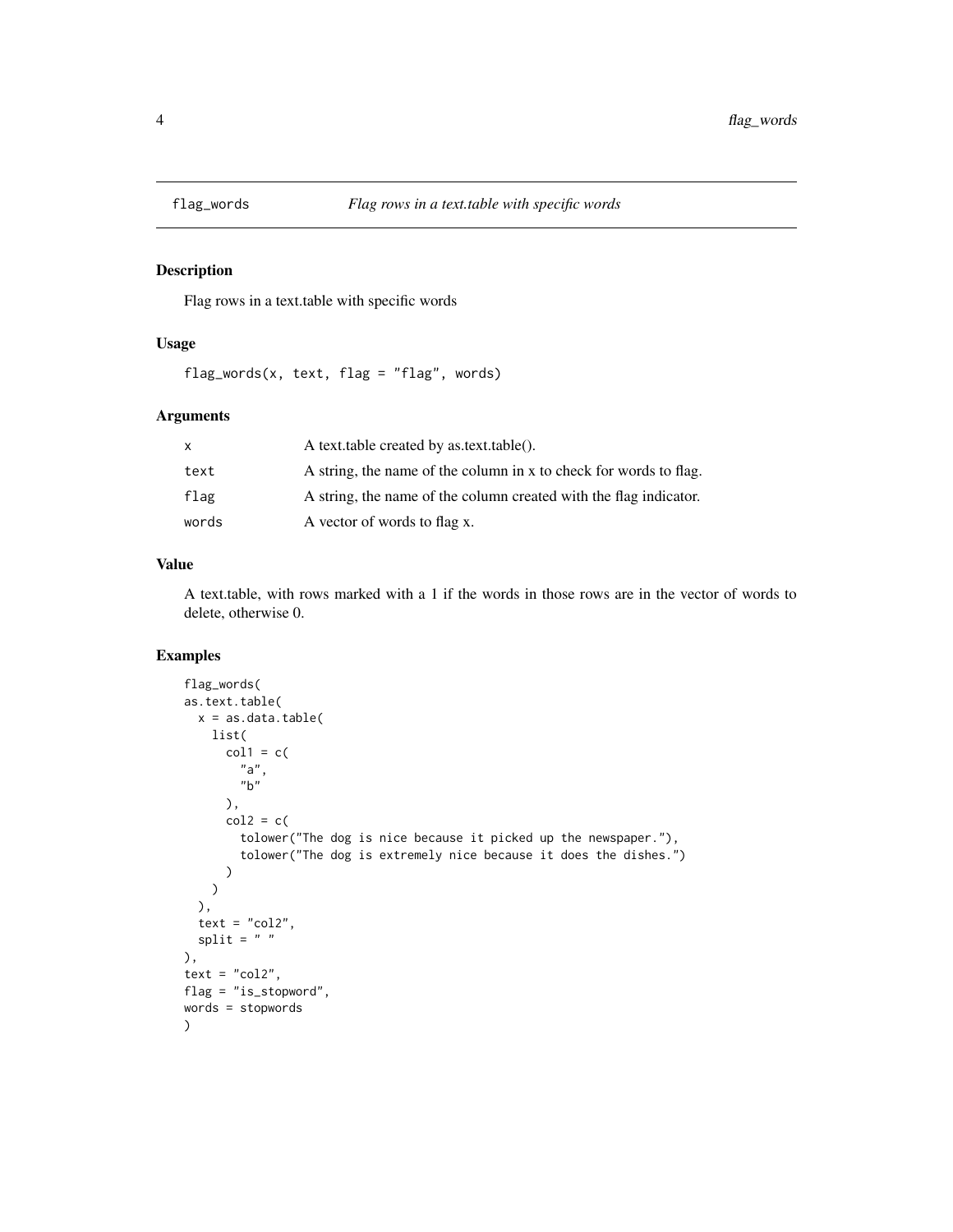<span id="page-4-0"></span>label\_parts\_of\_speech *Add a column with the parts of speech for each word in a text.table*

# Description

Add a column with the parts of speech for each word in a text.table

## Usage

```
label_parts_of_speech(x, text)
```
# Arguments

|      | A text.table created by as.text.table().                            |
|------|---------------------------------------------------------------------|
| text | A string, the name of the column in x to label the parts of speech. |

# Value

A text.table, with columns added for the matching part of speech and for flagging if the part of speech is for a multi-word phrase.

```
label_parts_of_speech(
as.text.table(
  x = as.data.title(list(
      col1 = c("a",
        "b"
      ),
      col2 = c(tolower("The dog is nice because it picked up the newspaper."),
        tolower("The dog is extremely nice because it does the dishes.")
      )
   )
  ),
  text = "col2",split = " " "),
text = "col2")
```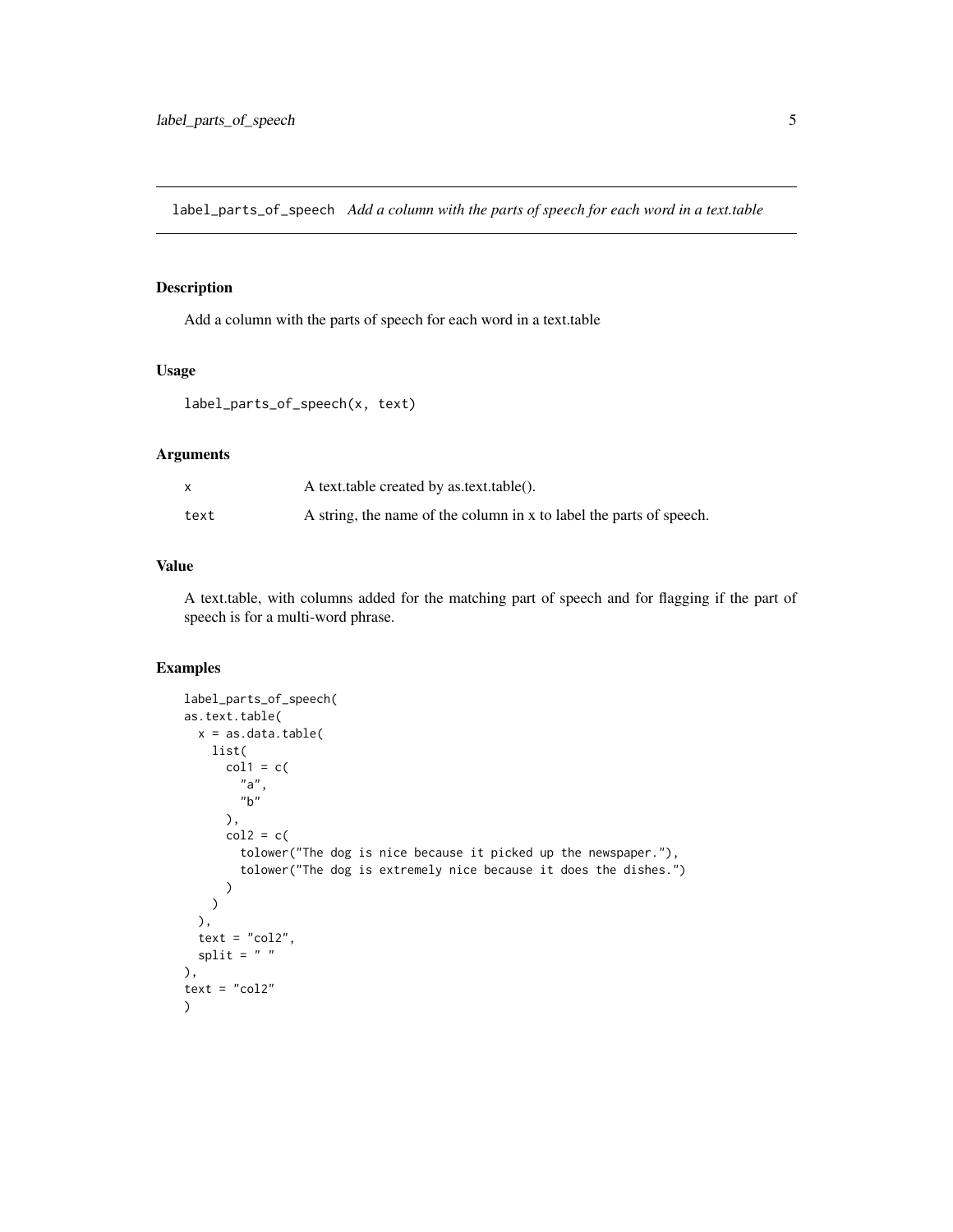<span id="page-5-0"></span>

## Description

Parts of speech for English words/phrases from the Moby Project by Grady Ward. Words with non-ASCII characters have been removed. One row per word.

## Usage

l\_pos

# Format

Data.table with 227519 rows and 3 variables #'

word Lowercase English word or phrase

pos Lowercase English part of speech, grouped by word into a vector if a word has multiple parts of speech.

multi\_word TRUE if the word record has a space (contains multiple words), else FALSE.

#### Source

<https://archive.org/details/mobypartofspeech03203gut>

ngrams *Create n-grams*

# Description

Create n-grams

## Usage

```
ngrams(
 x,
  text,
 group_by = c(),
 count_col_name = "count",
 n,
 ngram_prefix = NULL
)
```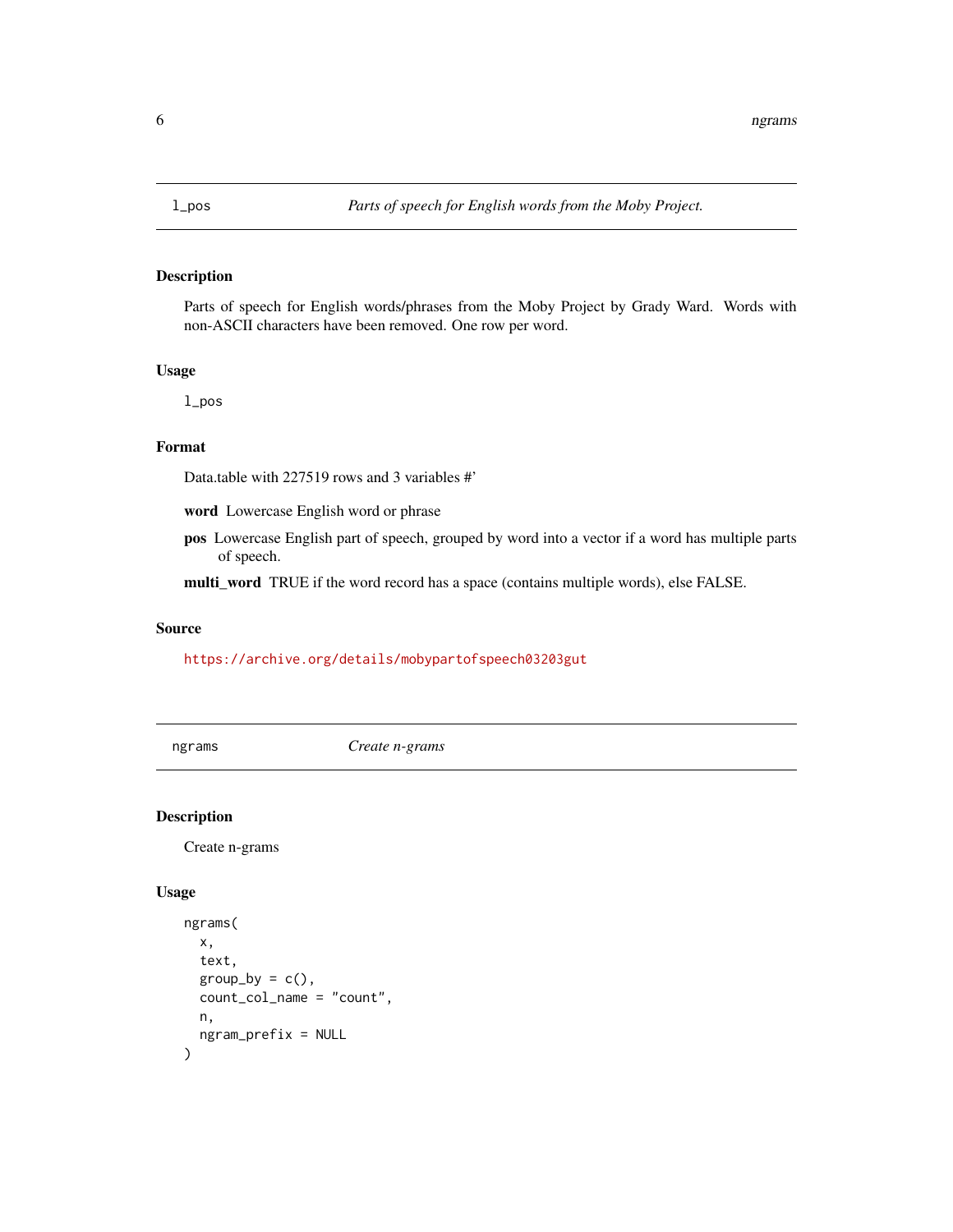<span id="page-6-0"></span>pos to the contract of the contract of the contract of the contract of the contract of the contract of the contract of the contract of the contract of the contract of the contract of the contract of the contract of the con

# Arguments

| x            | A text.table created by as.text.table().                                                                                        |
|--------------|---------------------------------------------------------------------------------------------------------------------------------|
| text         | A string, the name of the column in x to build n-grams with.                                                                    |
| group_by     | A vector of column names to group by. Doesn't work if the group by column is<br>a list column.                                  |
|              | count_col_name A string, the name of the output column containing the number of times each<br>base record appears in the group. |
| n            | A integer, the number of grams to make.                                                                                         |
| ngram_prefix | A string, a prefix to add to the output n-gram columns.                                                                         |

## Value

A text.table, with columns added for n-grams (the word, the count, and percent of the time the gram follows the word).

## Examples

```
ngrams(
as.text.table(
  x = as.data.title(list(
      col1 = c("a",
        "b"),
      col2 = c(tolower("The dog is nice because it picked up the newspaper."),
        tolower("The dog is extremely nice because it does the dishes.")
      )
   )
  ),
  text = "col2",split = " "),
text = "col2",group_by = "col1",
n = 2)
```
pos *Parts of speech for English words from the Moby Project.*

#### Description

Parts of speech for English words/phrases from the Moby Project by Grady Ward. Words with non-ASCII characters have been removed. One row per word + part of speech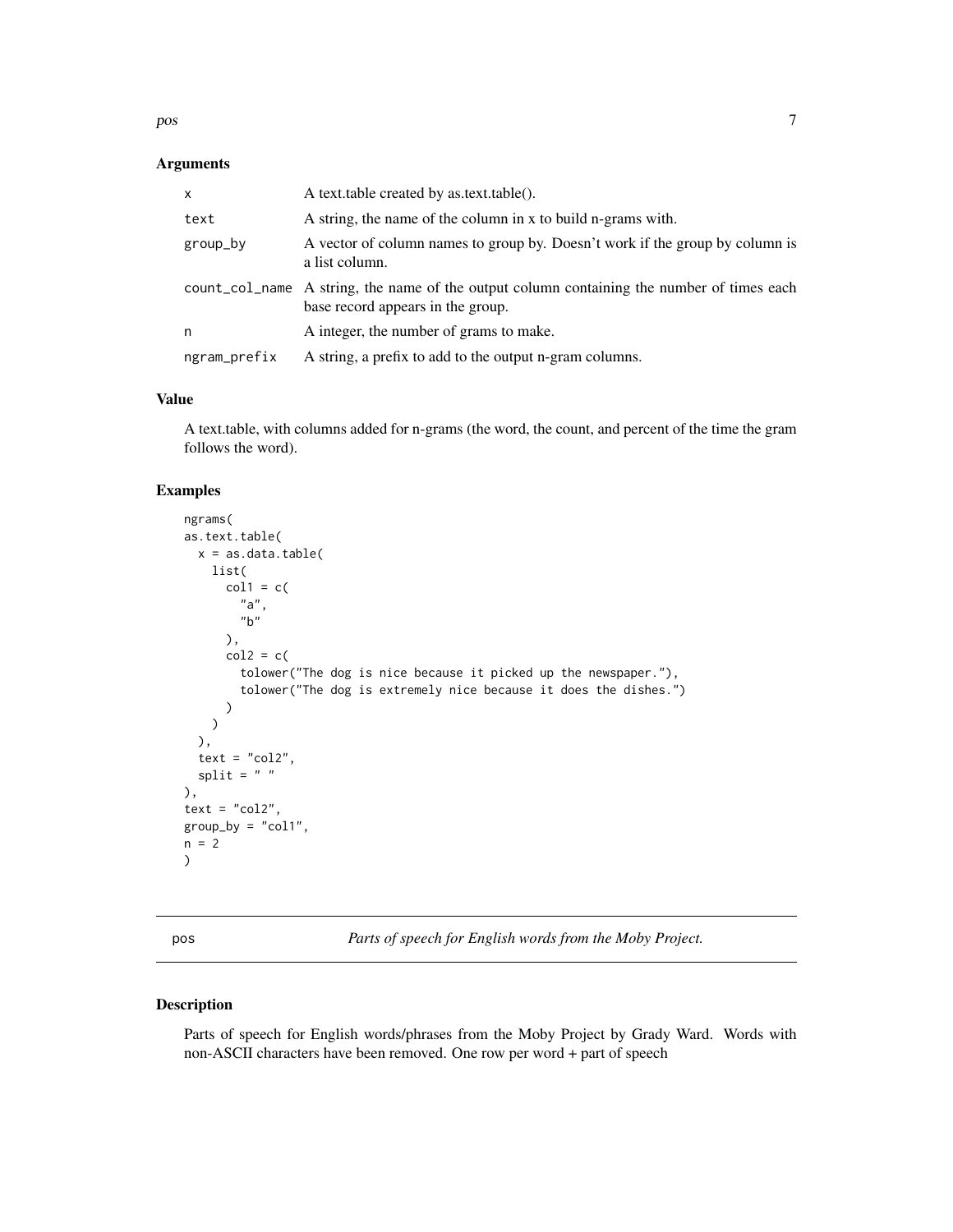#### Usage

pos

## Format

Data.table with 246690 rows and 3 variables #'

word Lowercase English word or phrase pos Lowercase English part of speech, one per row multi\_word TRUE if the word record has a space (contains multiple words), else FALSE.

# Source

# <https://archive.org/details/mobypartofspeech03203gut>

| regex_paragraph | Regular expression that might be used to split strings of text into com- |
|-----------------|--------------------------------------------------------------------------|
|                 | ponent paragraphs.                                                       |

#### Description

"\n", A regular expression to split strings when encountering a new line.

# Usage

regex\_paragraph

#### Format

A string

regex\_sentence *Regular expression that might be used to split strings of text into component sentences.*

#### Description

"[.?!]\s", A regular expression to split strings when encountering a common end of sentence punctuation pattern.

# Usage

regex\_sentence

## Format

A string

<span id="page-7-0"></span>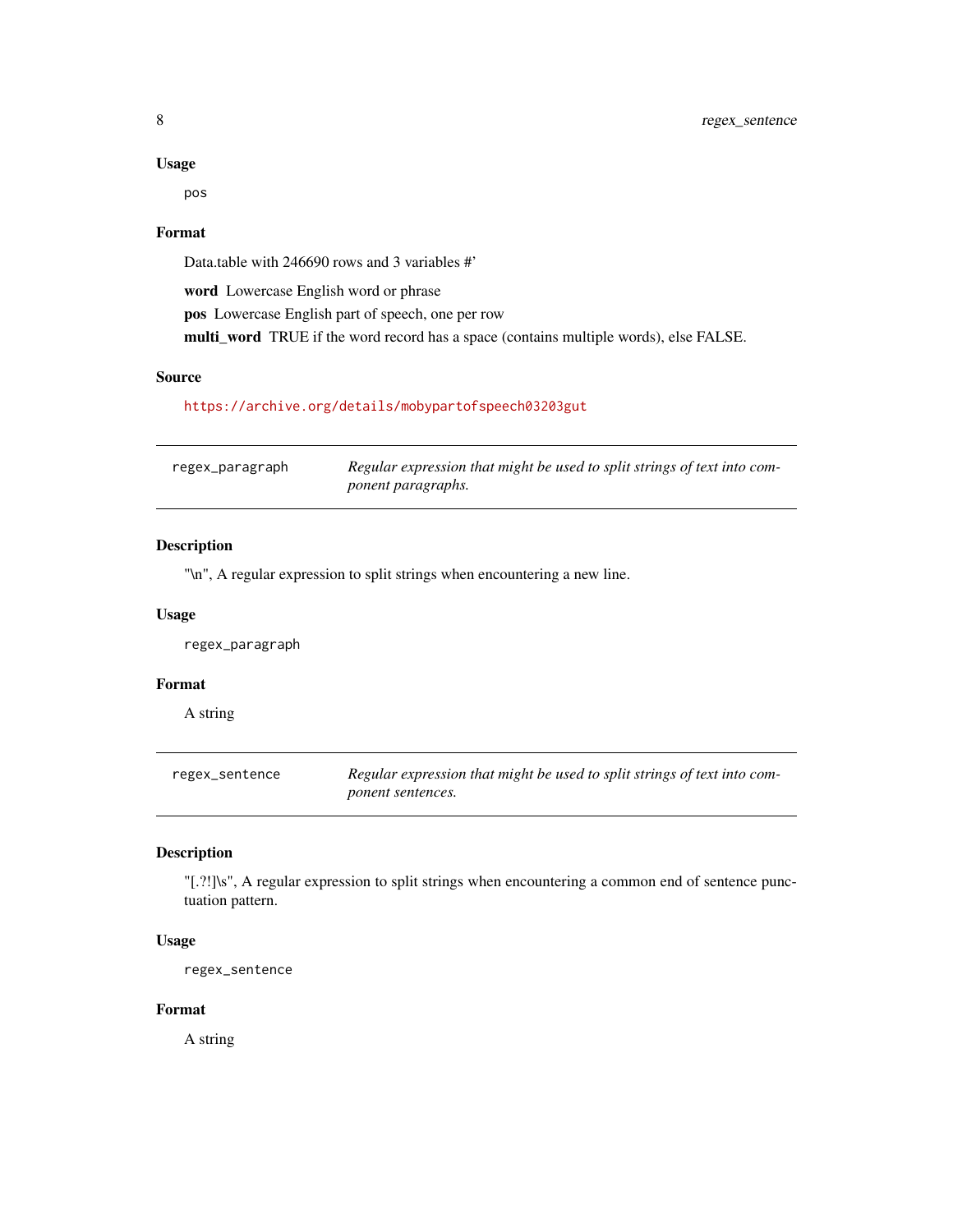<span id="page-8-0"></span>regex\_word *Regular expression that might be used to split strings of text into component words.*

# Description

" ", A regular expression to split strings when encountering a space.

## Usage

regex\_word

# Format

A string

| rm_frequent_words | Delete rows in a text.table where the number of identical records |
|-------------------|-------------------------------------------------------------------|
|                   | within a group is more than a certain threshold                   |

# Description

Delete rows in a text.table where the number of identical records within a group is more than a certain threshold

## Usage

```
rm_frequent_words(
  x,
  text,
  count_col_name = NULL,
 group_by = c(),
 max_count,
 max_count_is_ratio = FALSE,
  total_count_col = NULL
\mathcal{L}
```
# Arguments

| x    | A text.table created by as.text.table().                                                                                                 |
|------|------------------------------------------------------------------------------------------------------------------------------------------|
| text | A string, the name of the column in x used to determine deletion of rows based<br>on the term frequency.                                 |
|      | count col name A string, the name to assign to the new column containing the count of each<br>word. If NULL, does not return the counts. |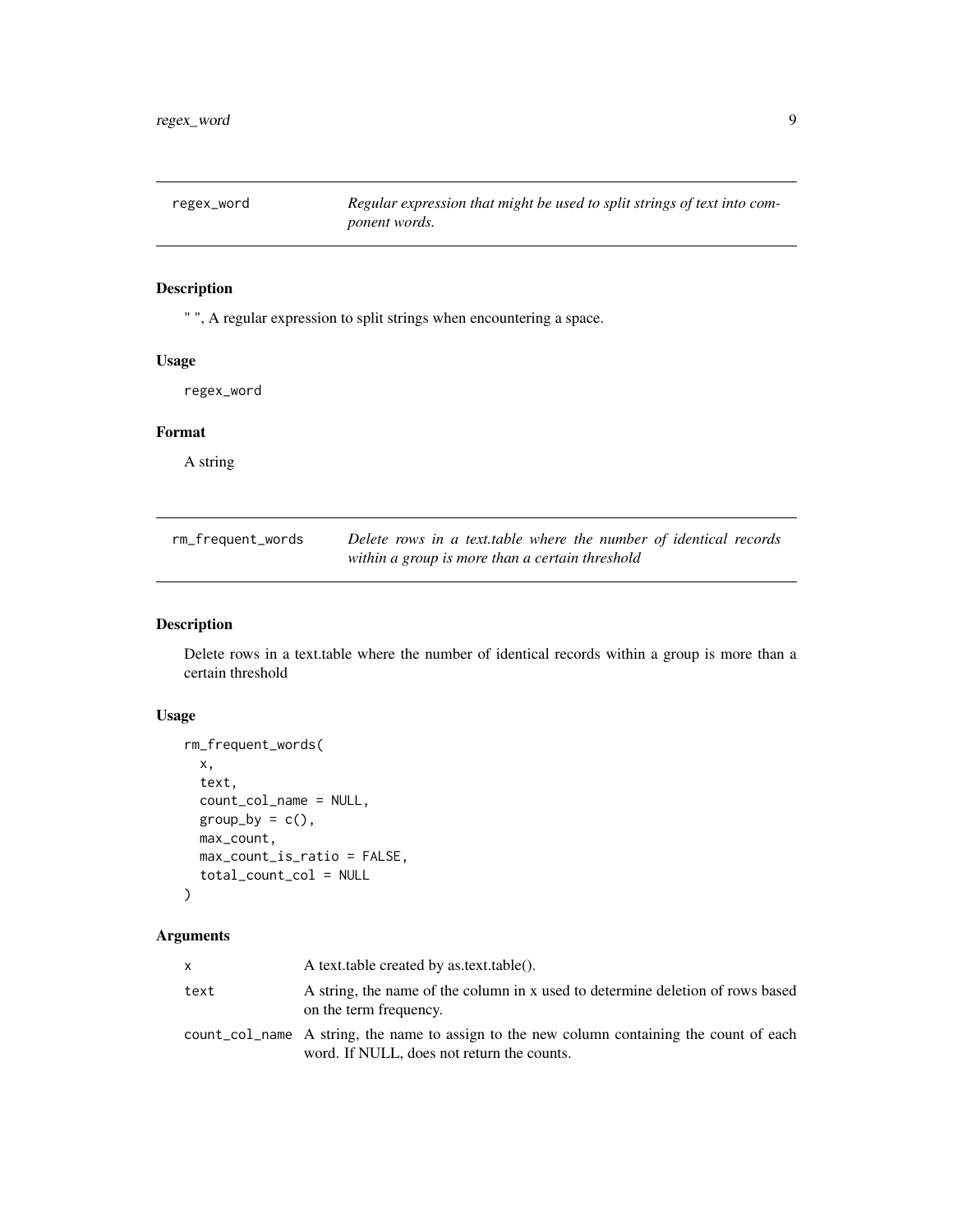<span id="page-9-0"></span>

| group_by           | A vector of column names to group by. Doesn't work if the group by column is<br>a list column.                                                                                           |
|--------------------|------------------------------------------------------------------------------------------------------------------------------------------------------------------------------------------|
| max_count          | A number, the maximum number of times a word can occur to keep.                                                                                                                          |
| max_count_is_ratio |                                                                                                                                                                                          |
|                    | TRUE/FALSE, if TRUE, implies the value passed to max_count should be con-<br>sidered a ratio.                                                                                            |
| total_count_col    |                                                                                                                                                                                          |
|                    | Name of the column containing the denominator (likely total count of records<br>within a group) to use to calculate the ratio of a word count vs total if max_count_is_ratio<br>is TRUE. |

#### Value

A text.table, with rows having a duplicate count over a certain threshold deleted.

## Examples

```
rm_frequent_words(
as.text.table(
 x = as.data_table(list(
      col1 = c("a",
        "b"),
      col2 = c(tolower("The dog is nice because it picked up the newspaper."),
        tolower("The dog is extremely nice because it does the dishes.")
      )
   )
  ),
  text = "col2",split = " "),
text = "col2",count_col_name = "count",
max_{\text{count}} = 1)
```
rm\_infrequent\_words *Delete rows in a text.table where the number of identical records within a group is less than a certain threshold*

## Description

Delete rows in a text.table where the number of identical records within a group is less than a certain threshold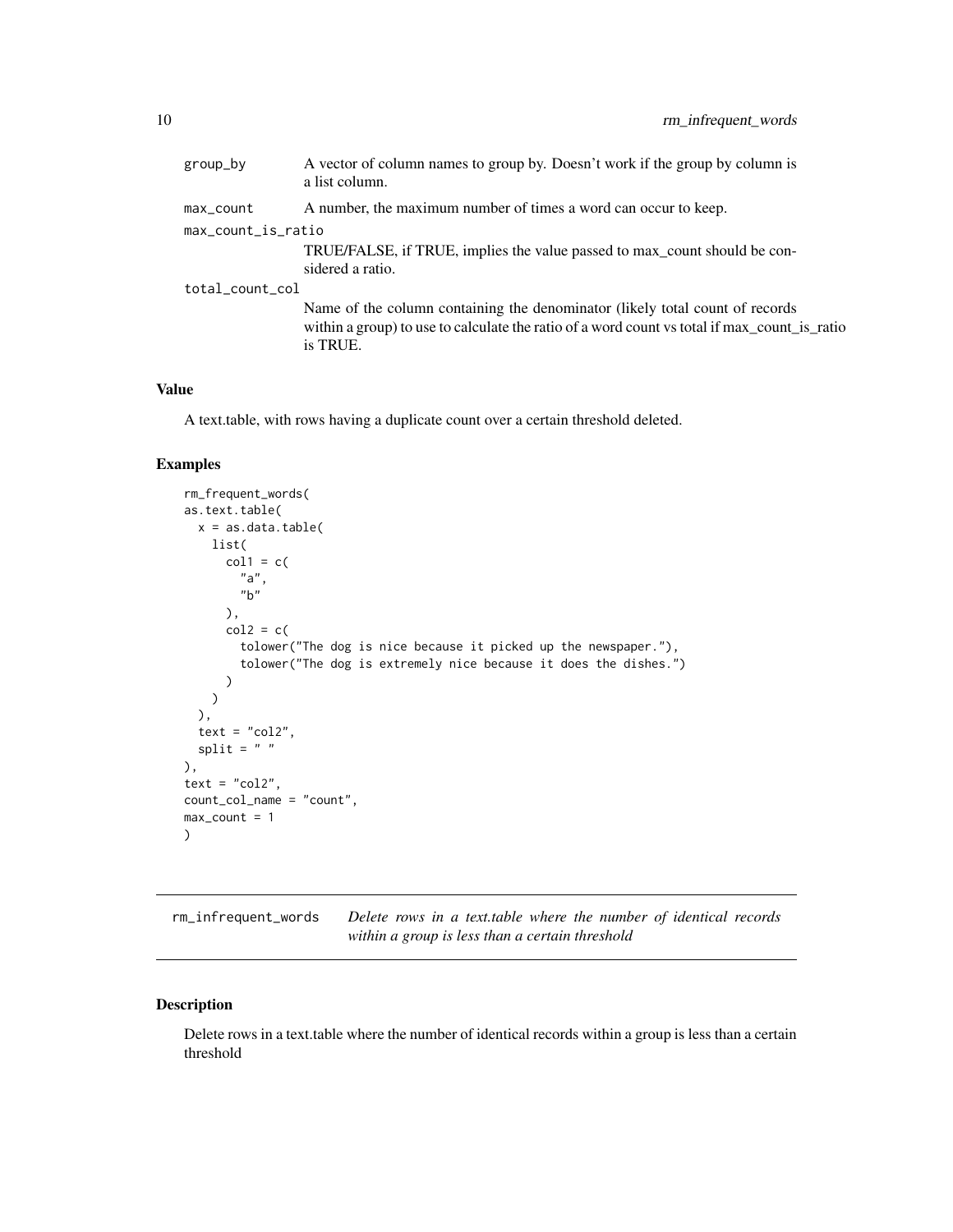# rm\_infrequent\_words 11

# Usage

```
rm_infrequent_words(
  x,
  text,
 count_col_name = NULL,
 group_by = c(),
 min_count,
 min_count_is_ratio = FALSE,
  total_count_col = NULL
\mathcal{L}
```
# Arguments

| X                  | A text.table created by as.text.table().                                                                                                                                                  |
|--------------------|-------------------------------------------------------------------------------------------------------------------------------------------------------------------------------------------|
| text               | A string, the name of the column in x used to determine deletion of rows based<br>on the term frequency.                                                                                  |
|                    | count_col_name A string, the name to assign to the new column containing the count of each<br>word. If NULL, does not return the counts.                                                  |
| group_by           | A vector of column names to group by. Doesn't work if the group by column is<br>a list column.                                                                                            |
| min_count          | A number, the minimum number of times a word must occur to keep.                                                                                                                          |
| min_count_is_ratio |                                                                                                                                                                                           |
|                    | TRUE/FALSE, if TRUE, implies the value passed to min_count should be con-<br>sidered a ratio.                                                                                             |
| total_count_col    |                                                                                                                                                                                           |
|                    | Name of the column containing the denominator (likely total count of records)<br>within a group) to use to calculate the ratio of a word count vs total if min_count_is_ratio<br>is TRUE. |

## Value

A text.table, with rows having a duplicate count of less than a certain threshold deleted.

```
rm_infrequent_words(
as.text.table(
  x = as.data_table(list(
      col1 = c("a",
        "b"
      ),
      col2 = c(tolower("The dog is nice because it picked up the newspaper."),
        tolower("The dog is extremely nice because it does the dishes.")
     )
    \overline{)}
```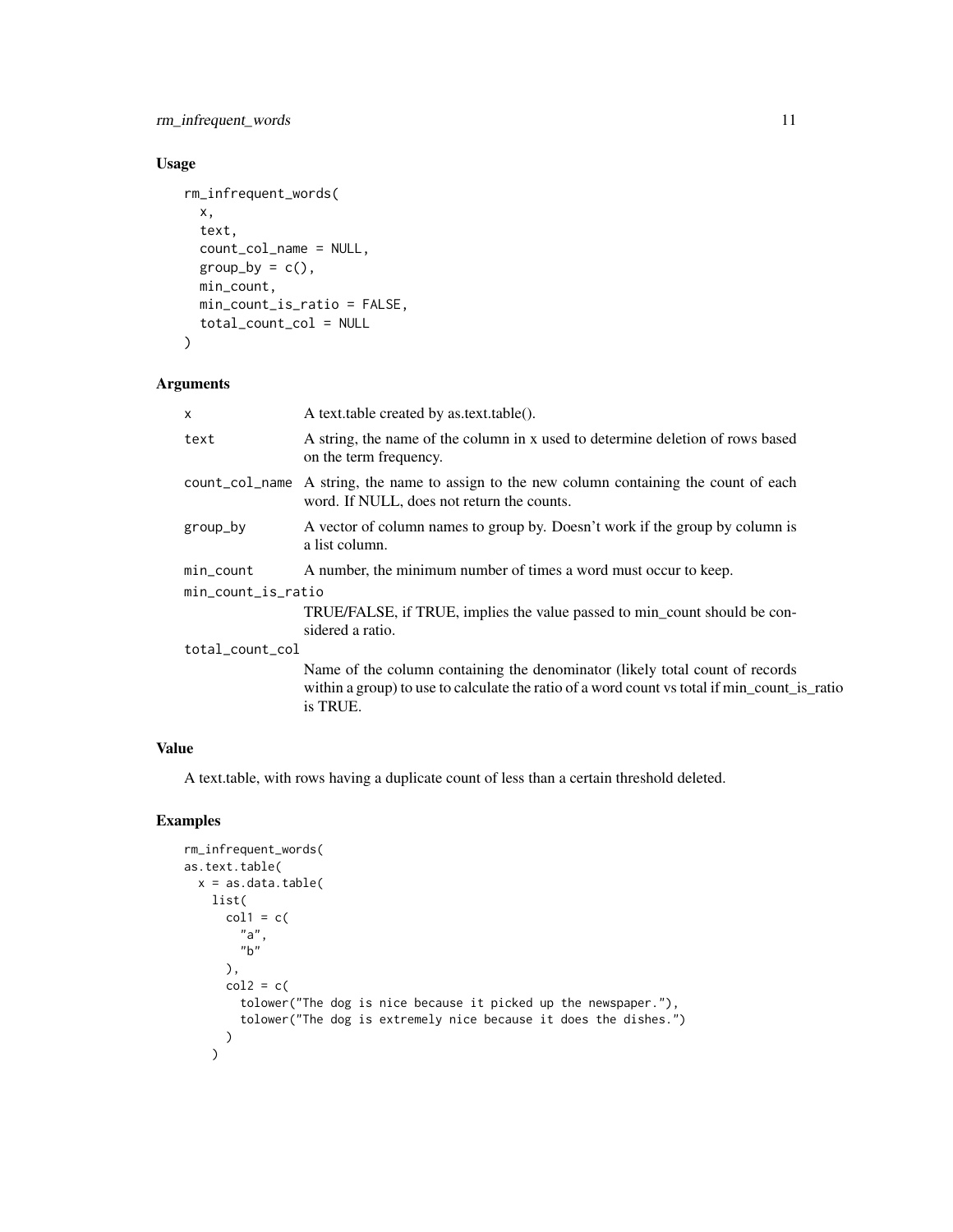```
),
  text = "col2",split = " "),
text = "col2",count_col_name = "count",
min\_count = 4\mathcal{L}rm_infrequent_words(
as.text.table(
  x = as.data_table(list(
      col1 = c("a",
        "b"
      ),
      col2 = c(tolower("The dog is nice because it picked up the
        newspaper and it is the nice kind of dog."),
        tolower("The dog is extremely nice because it does the dishes
        and it is cool.")
      )
    )
  ),
  text = "col2",split = " "),
text = "col2",count_col_name = "count",
group_by = "col1",min\_count = 2\mathcal{L}
```
rm\_long\_words *Delete rows in a text.table where the word has more than a minimum number of characters*

## Description

Delete rows in a text.table where the word has more than a minimum number of characters

# Usage

rm\_long\_words(x, text, max\_char\_length)

#### Arguments

x A text.table created by as.text.table().

<span id="page-11-0"></span>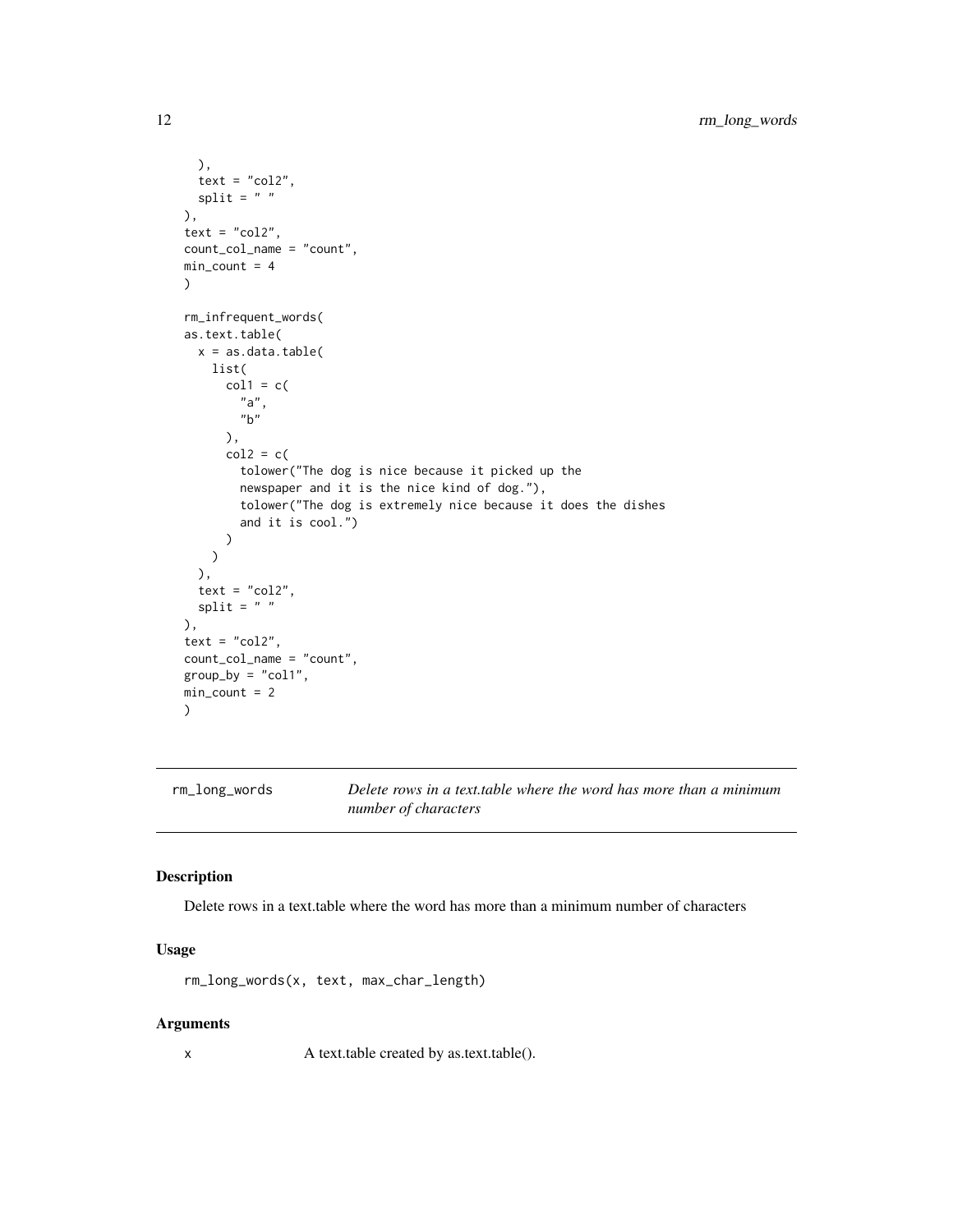# <span id="page-12-0"></span>rm\_no\_overlap 13

text A string, the name of the column in x used to determine deletion of rows based on the number of characters. max\_char\_length

A number, the maximum number of characters allowed to not delete a row.

#### Value

A text.table, with rows having more than a certain number of characters deleted.

## Examples

```
rm_long_words(
as.text.table(
 x = as.data.table(
   list(
     col1 = c("a",
        "b"
     ),
     col2 = c(tolower("The dog is nice because it picked up the newspaper."),
        tolower("The dog is extremely nice because it does the dishes.")
     )
   )
 ),
 text = "col2",split = " "),
text = "col2",max_char_length = 4
)
```
rm\_no\_overlap *Delete rows in a text.table where the records within a group are not also found in other groups (overlapping records)*

## Description

Delete rows in a text.table where the records within a group are not also found in other groups (overlapping records)

#### Usage

 $rm\_no\_overlap(x, text, group_by = c())$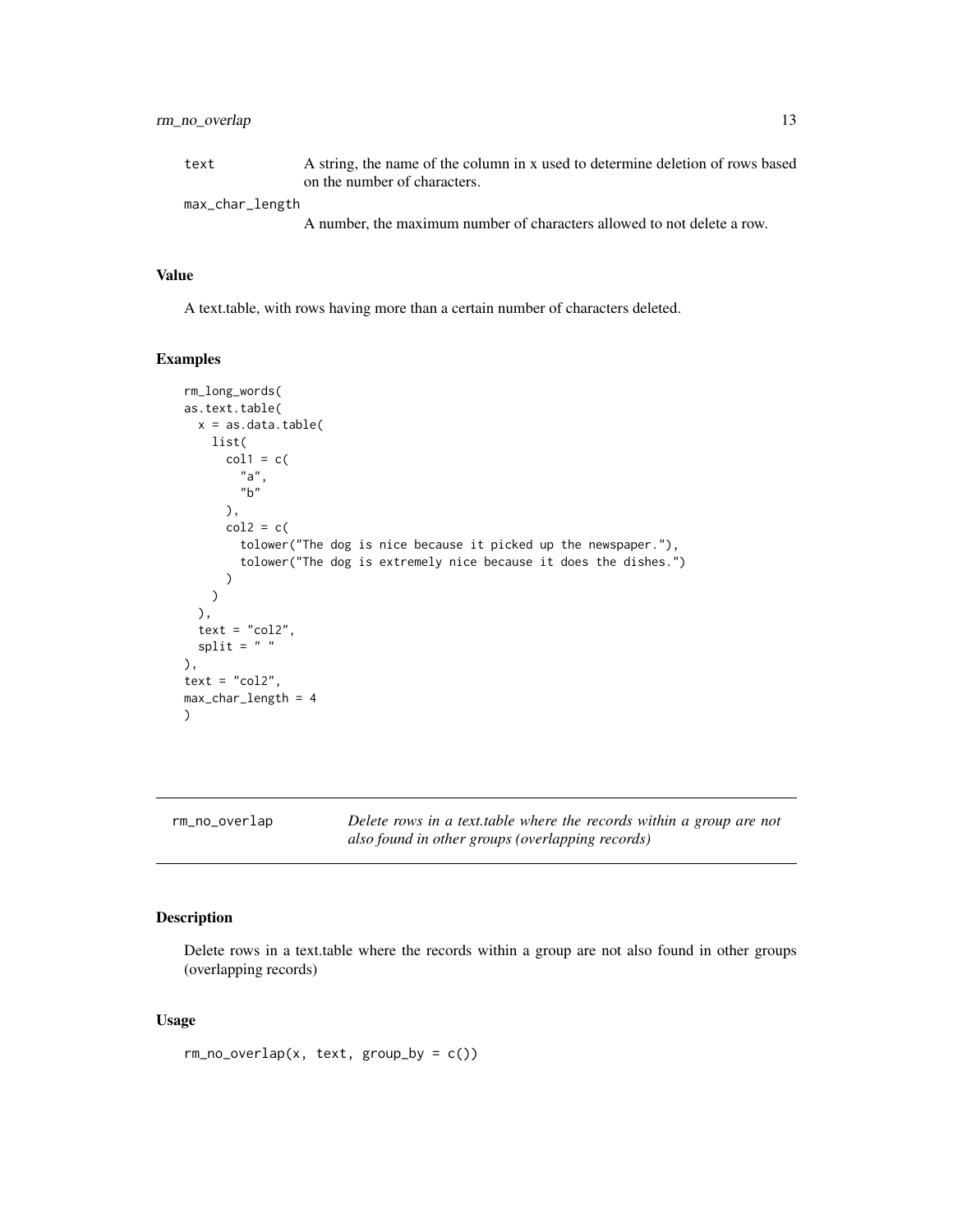<span id="page-13-0"></span>

| x        | A text.table created by as.text.table().                                                                                     |
|----------|------------------------------------------------------------------------------------------------------------------------------|
| text     | A string, the name of the column in x to determine deletion of rows based on the<br>lack of presence of overlapping records. |
| group_by | A vector of column names to group by. Doesn't work if the group by column is<br>a list column.                               |

## Value

A text.table, with rows not having records found in multiple groups (overlapping records) deleted.

#### Examples

```
rm_no_overlap(
as.text.table(
  x = as.data_table(list(
      col1 = c("a",
        "b"
      ),
      col2 = c(tolower("The dog is nice because it picked up the newspaper."),
        tolower("The dog is extremely nice because it does the dishes.")
      )
   )
  ),
  text = "col2",split = " "),
text = "col2",group\_by = "col1")
```

| rm_overlap |  |
|------------|--|
|            |  |

Delete rows in a text.table where the records within a group are also *found in other groups (overlapping records)*

# Description

Delete rows in a text.table where the records within a group are also found in other groups (overlapping records)

#### Usage

```
rm\_overlap(x, text, group_by = c())
```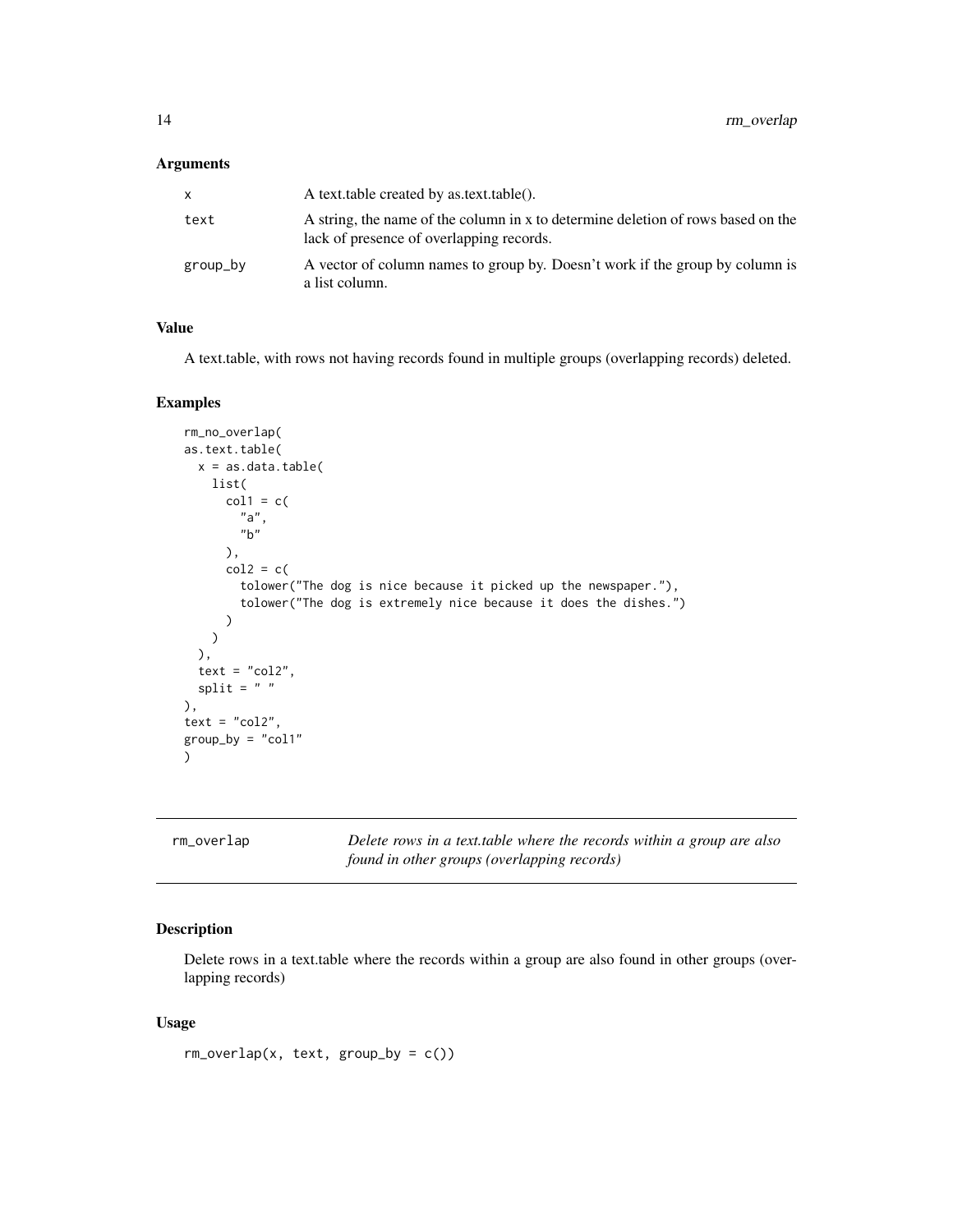<span id="page-14-0"></span>

| X        | A text.table created by as.text.table().                                                                             |
|----------|----------------------------------------------------------------------------------------------------------------------|
| text     | A string, the name of the column in x to determine deletion of rows based on the<br>presence of overlapping records. |
| group_by | A vector of column names to group by. Doesn't work if the group by column is<br>a list column.                       |

# Value

A text.table, with rows having records found in multiple groups (overlapping records) deleted.

#### Examples

```
rm_overlap(
as.text.table(
  x = as.data.table(
   list(
      col1 = c("a",
        "b"),
      col2 = c(tolower("The dog is nice because it picked up the newspaper."),
        tolower("The dog is extremely nice because it does the dishes.")
      )
   )
  ),
  text = "col2",split = " "),
text = "col2",group_by = "col1"\mathcal{L}
```
rm\_parts\_of\_speech *Delete rows in a text.table where the word has a certain part of speech*

#### Description

Delete rows in a text.table where the word has a certain part of speech

#### Usage

```
rm_parts_of_speech(
 x,
  text,
 pos_delete = c("adjective", "adverb", "conjunction", "definite article",
    "interjection", "noun", "noun phrase", "plural", "preposition", "pronoun",
    "verb (intransitive)", "verb (transitive)", "verb (usu participle)")
\mathcal{L}
```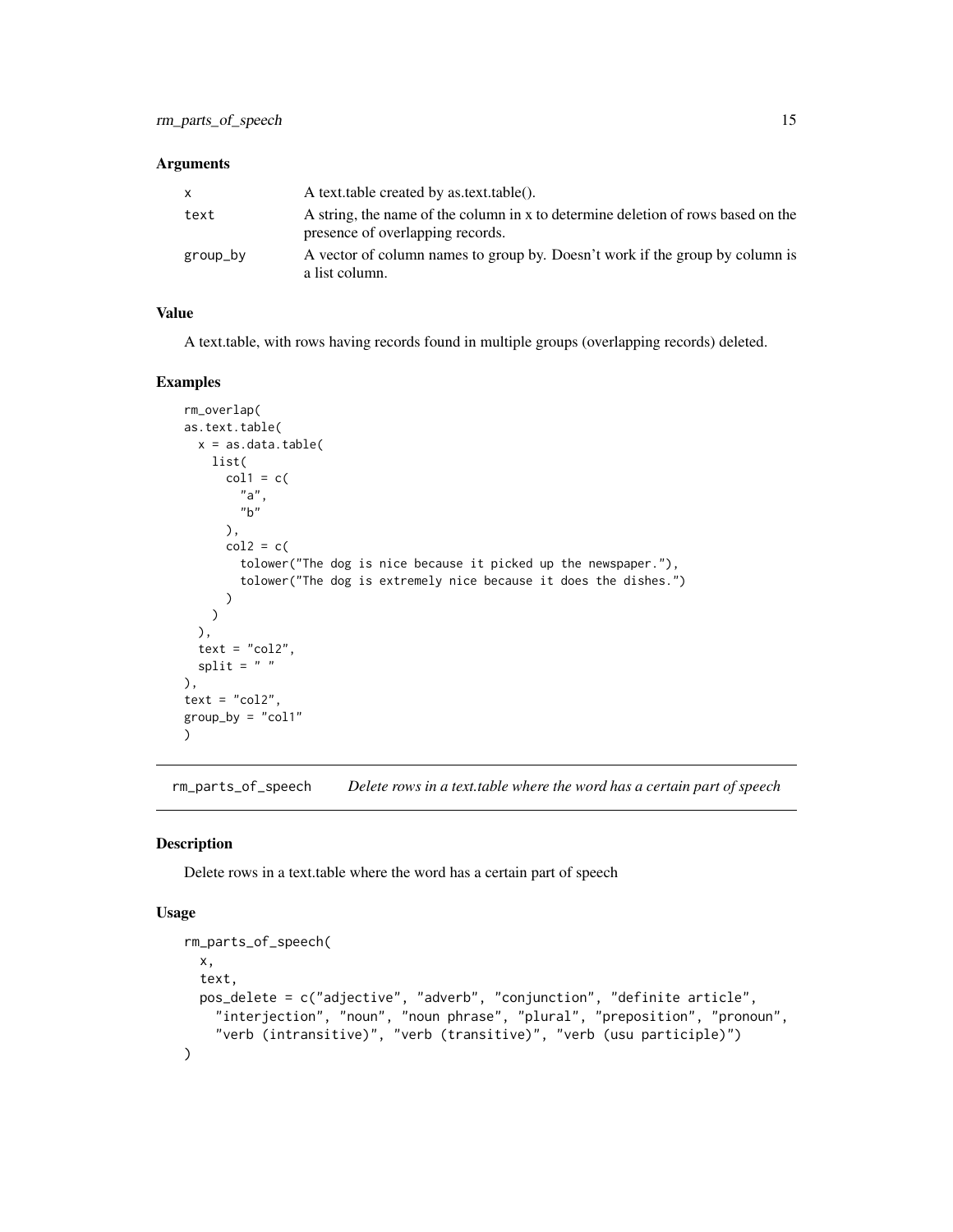<span id="page-15-0"></span>

| x          | A text.table created by as.text.table().                                                                                                                                                                                                                                                |
|------------|-----------------------------------------------------------------------------------------------------------------------------------------------------------------------------------------------------------------------------------------------------------------------------------------|
| text       | A string, the name of the column in x used to determine deletion of rows based<br>on the part of speech.                                                                                                                                                                                |
| pos_delete | A vector of parts of speech to delete. At least one of the following: 'adjective',<br>'adverb', 'conjunction', 'definite article', 'interjection', 'noun', 'noun phrase',<br>'plural', 'preposition', 'pronoun', 'verb (intransitive)', 'verb (transitive)', 'verb<br>(usu participle)' |

## Value

A text.table, with rows matching a part of speech deleted.

# Examples

```
rm_parts_of_speech(
as.text.table(
  x = as.data.table(
   list(
      col1 = c("a",
       "b"),
      col2 = c(tolower("The dog is nice because it picked up the newspaper."),
       tolower("The dog is extremely nice because it does the dishes.")
      )
   \lambda),
  text = "col2",split = " "),
text = "col2",pos_delete = "conjunction"
)
```

| rm_regexp_match | Delete rows in a text table where the record has a certain pattern in- |
|-----------------|------------------------------------------------------------------------|
|                 | dicated by a regular expression                                        |

# Description

Delete rows in a text.table where the record has a certain pattern indicated by a regular expression

# Usage

rm\_regexp\_match(x, text, pattern)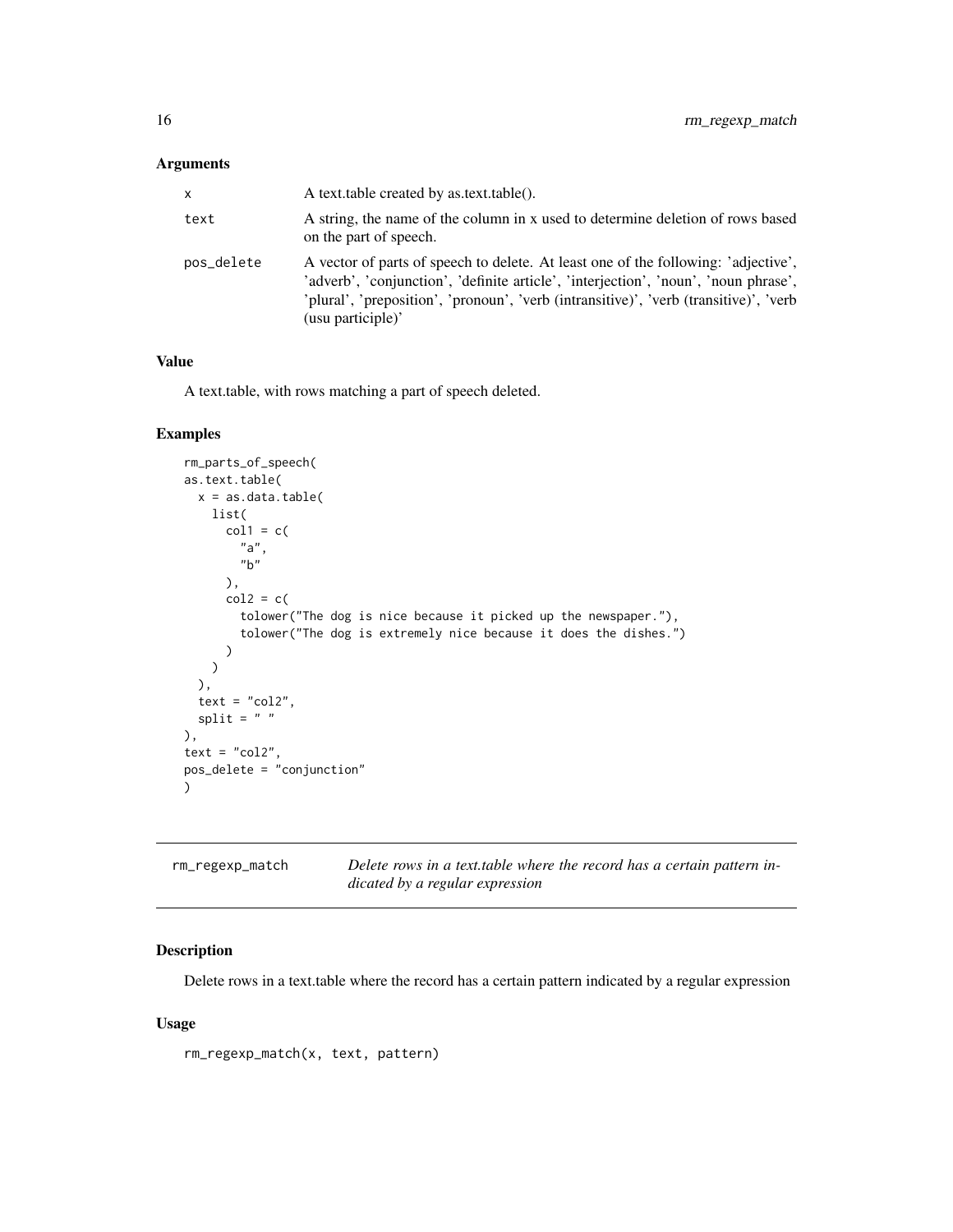# <span id="page-16-0"></span>rm\_short\_words 17

## Arguments

|         | A text table created by as text table().                                                                     |
|---------|--------------------------------------------------------------------------------------------------------------|
| text    | A string, the name of the column in x used to determine deletion of rows based<br>on the regular expression. |
| pattern | A regular expression, gets passed to grepl().                                                                |

## Value

A text.table, with rows having a certain pattern indicated by a regular expression deleted.

## Examples

```
rm_regexp_match(
as.text.table(
 x = as.data.table(
   list(
      col1 = c("a",
       "b"),
      col2 = c(tolower("The dog is nice because it picked up the newspaper."),
        tolower("The dog is extremely nice because it does the dishes.")
      )
   )
  ),
  text = "col2",split = " "),
text = "col2",pattern = "do"
)
```

| rm short words | Delete rows in a text table where the word has less than a minimum |
|----------------|--------------------------------------------------------------------|
|                | number of characters                                               |

# Description

Delete rows in a text.table where the word has less than a minimum number of characters

## Usage

rm\_short\_words(x, text, min\_char\_length)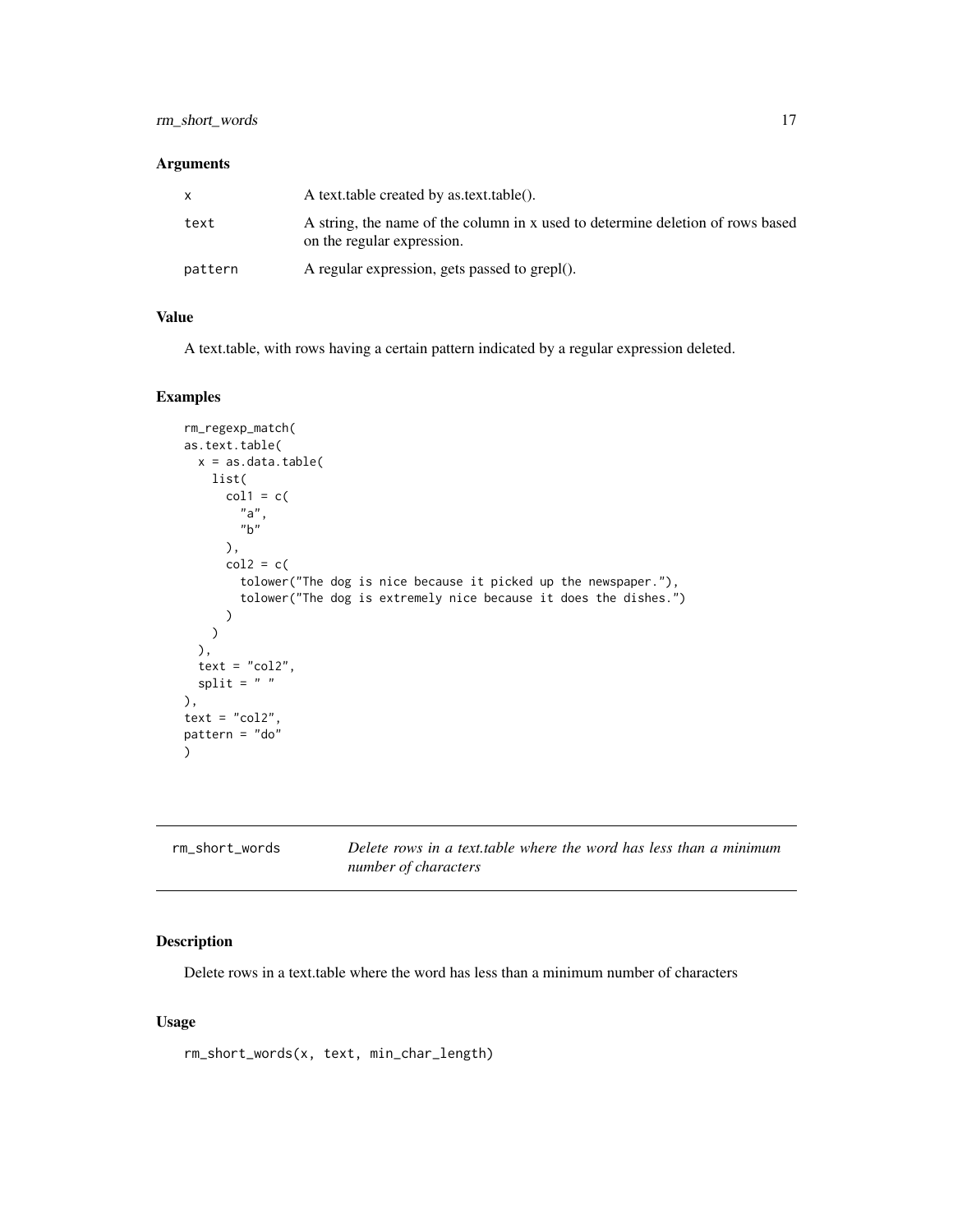<span id="page-17-0"></span>

| X               | A text.table created by as.text.table().                                       |
|-----------------|--------------------------------------------------------------------------------|
| text            | A string, the name of the column in x used to determine deletion of rows based |
|                 | on the number of characters.                                                   |
| min_char_length |                                                                                |

A number, the minimum number of characters required to not delete a row.

## Value

A text.table, with rows having less than a certain number of characters deleted.

# Examples

```
rm_short_words(
as.text.table(
  x = as.data_table(list(
      col1 = c("a",
        "b"
      ),
      col2 = c(tolower("The dog is nice because it picked up the newspaper."),
        tolower("The dog is extremely nice because it does the dishes.")
      )
   )
  ),
  text = "col2",
  split = " "),
text = "col2",min_char_length = 4
)
```
rm\_words *Remove rows from a text.table with specific words*

#### Description

Remove rows from a text.table with specific words

#### Usage

rm\_words(x, text, words = stopwords)

## Arguments

|       | A text.table created by as.text.table().                            |
|-------|---------------------------------------------------------------------|
| text  | A string, the name of the column in x to check for words to delete. |
| words | A vector of words to delete from x.                                 |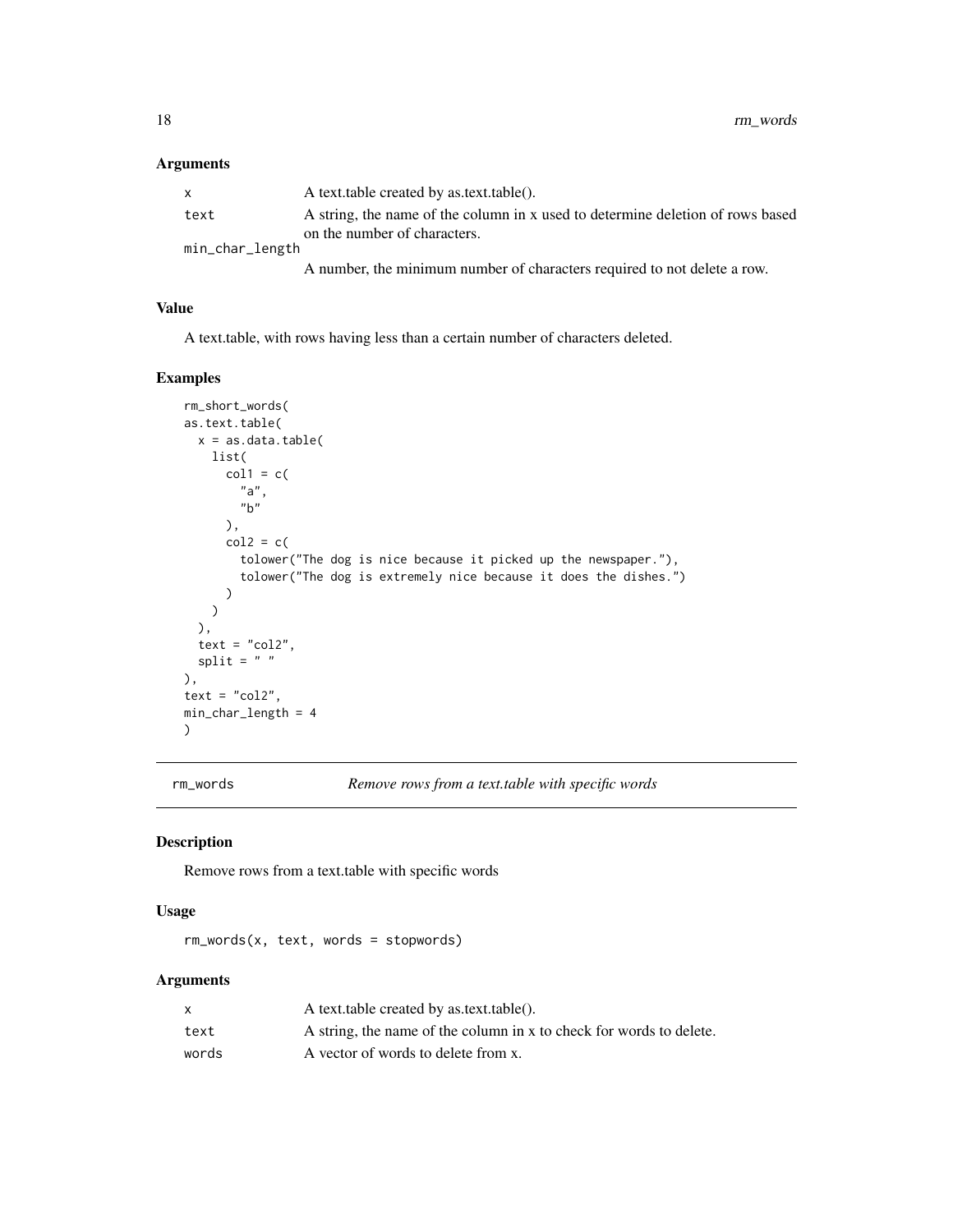#### <span id="page-18-0"></span>sampleStr and the state of the state of the state of the state of the state of the state of the state of the state of the state of the state of the state of the state of the state of the state of the state of the state of

# Value

A text.table, with rows deleted if the words in those rows are in the vector of words to delete.

# Examples

```
rm_words(
as.text.table(
  x = as.data.table(
   list(
      col1 = c("a",
        "b"
      ),
      col2 = c(tolower("The dog is nice because it picked up the newspaper."),
        tolower("The dog is extremely nice because it does the dishes.")
      )
   )
  ),
  text = "col2",split = " "),
text = "col2")
```
sampleStr *Generates (pseudo)random strings of the specified char length*

# Description

Generates (pseudo)random strings of the specified char length

#### Usage

```
sampleStr(char)
```
# Arguments

char A integer, the number of chars to include in the output string.

# Value

A string.

#### Examples

sampleStr(10)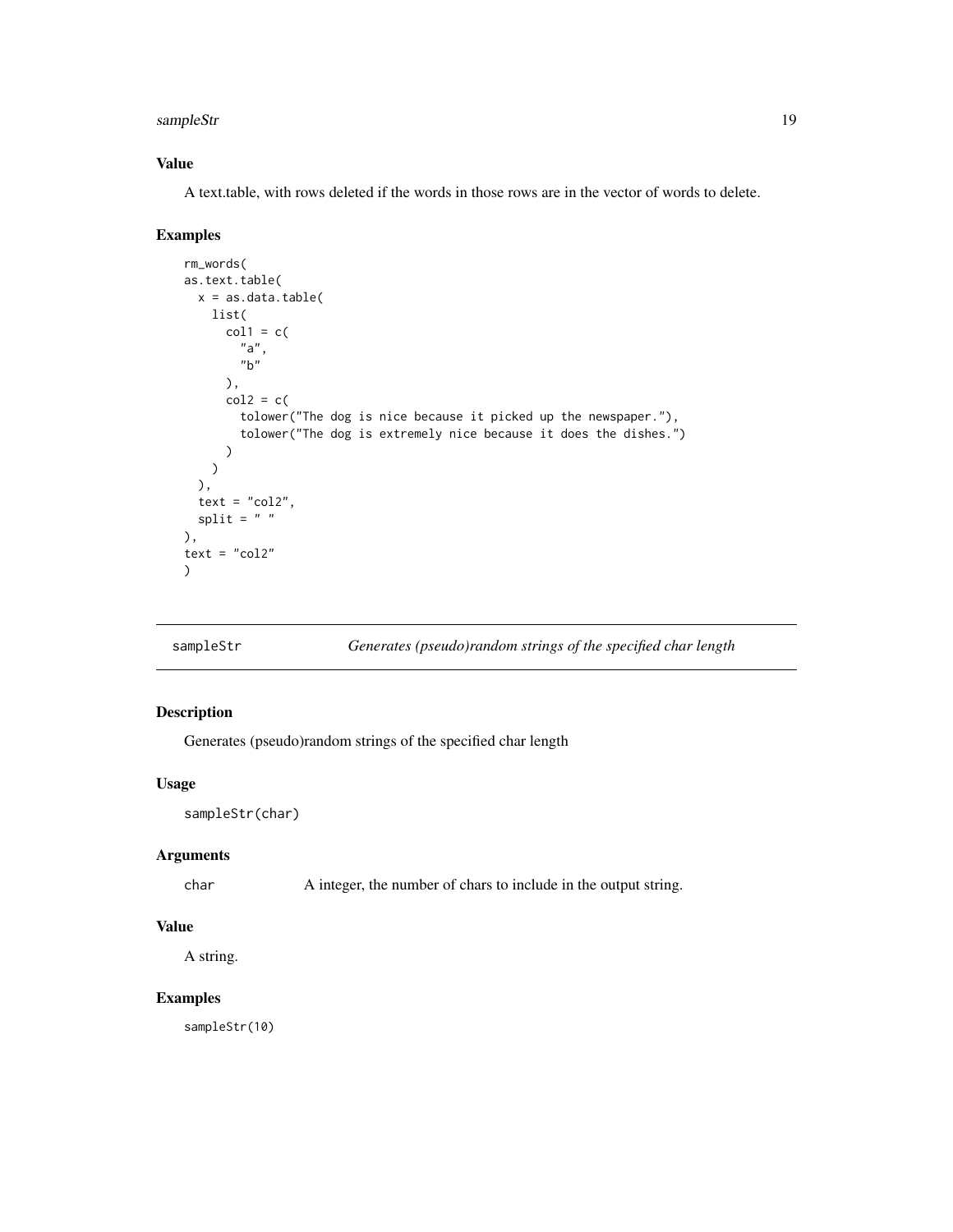<span id="page-19-0"></span>

## Description

Unique lowercase English stop words from 3 lexicons combined into one vector. Combines snowball, onix, and SMART lists of stopwords.

#### Usage

stopwords

# Format

A vector of 728 unique English stop words in lowercase

#### Source

```
http://snowball.tartarus.org/algorithms/english/stop.txt
http://www.lextek.com/manuals/onix/stopwords1.html
http://www.lextek.com/manuals/onix/stopwords2.html
```
str\_any\_match *Detect if there are any words in a vector also found in another vector.*

# Description

Detect if there are any words in a vector also found in another vector.

#### Usage

str\_any\_match(x, y)

#### Arguments

| A vector of words.                 |
|------------------------------------|
| A vector of words to test against. |

## Value

TRUE/FALSE, TRUE if any words in x are also in y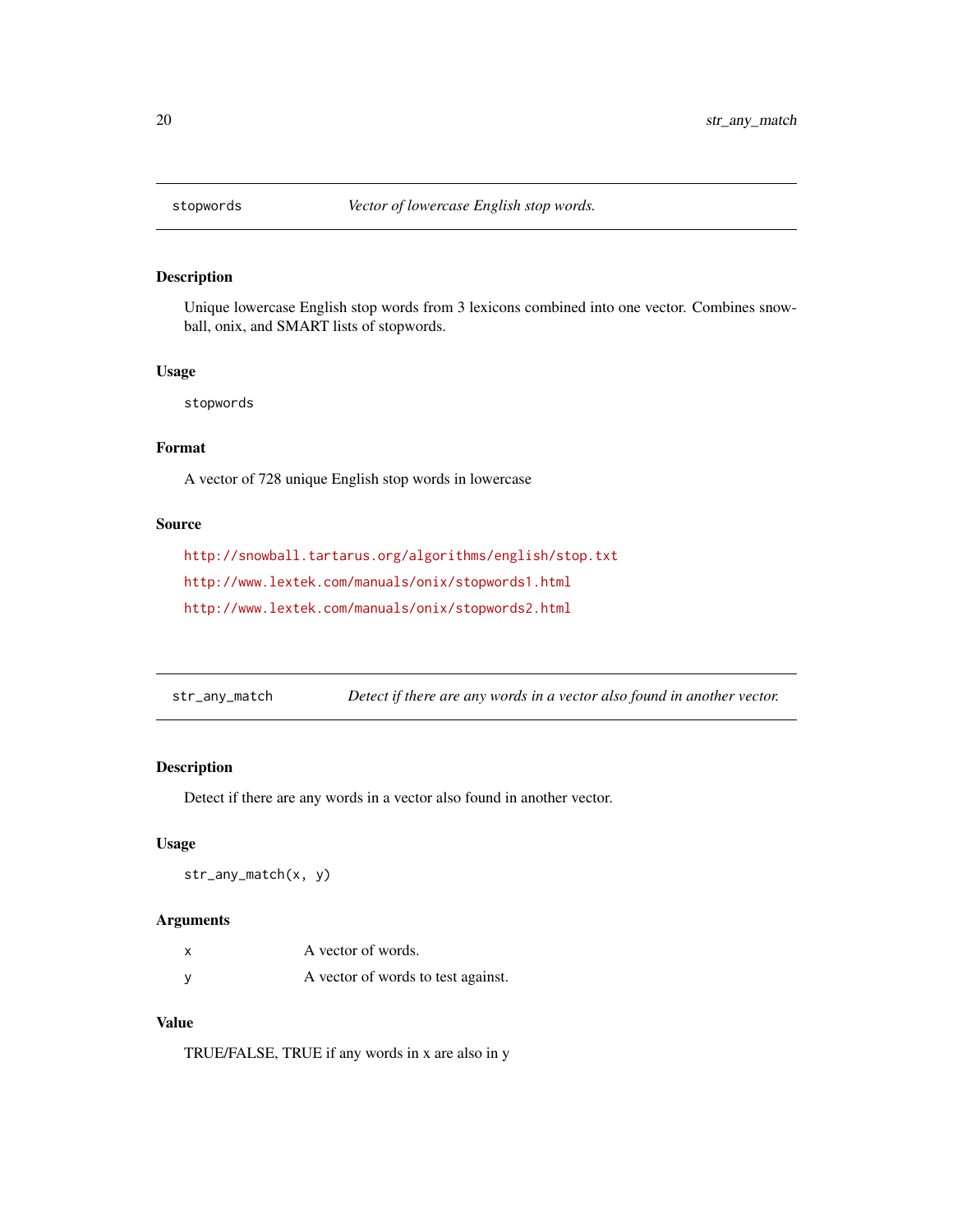# <span id="page-20-0"></span>str\_counts 21

# Examples

```
str_any_match(
x = c("a", "dog", "went", "to", "the", "store"),y = c("the")\lambdastr_any_match(
x = c("a", "dog", "went", "to", "the", "store"),y = c("apple"))
```

| str counts | Create a list of a vector of unique words found in x and a vector of the |
|------------|--------------------------------------------------------------------------|
|            | counts of each word in x.                                                |

# Description

Create a list of a vector of unique words found in x and a vector of the counts of each word in x.

# Usage

str\_counts(x)

#### Arguments

x A vector of words.

## Value

A list, position one is a vector of unique and sorted words from x, position two is a vector of the counts for each word.

```
str_counts(
x = c("a", "dog", "went", "to", "the", "store", "and", "a", "dog", "went", "to", "another", "store")
\mathcal{L}
```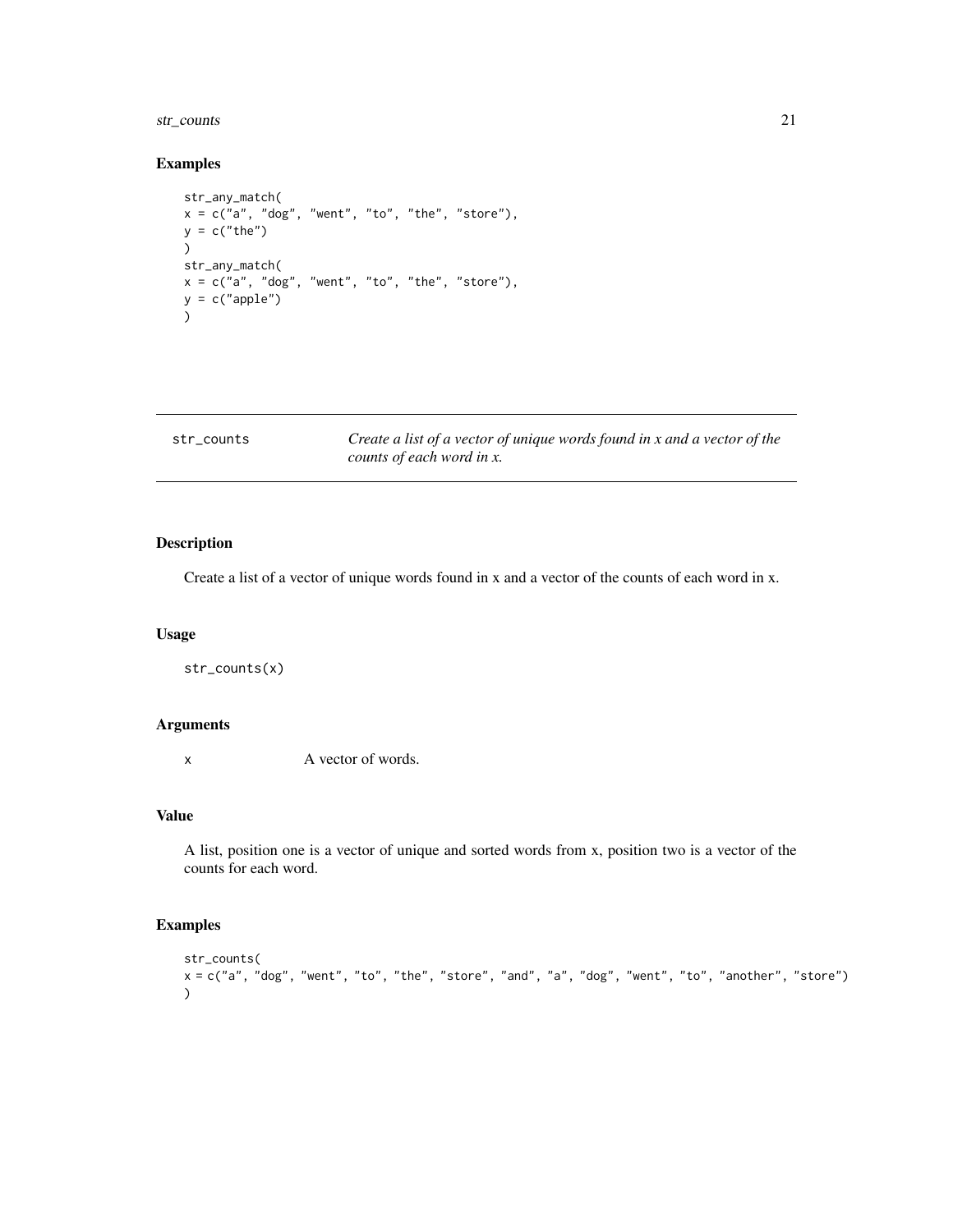<span id="page-21-0"></span>

# Description

Count the intersecting words in a vector that are found in another vector (only counts unique words).

#### Usage

```
str_count_intersect(x, y)
```
# Arguments

| X        | A vector of words.                 |
|----------|------------------------------------|
| <b>V</b> | A vector of words to test against. |

#### Value

A number, the count of unique words in x also in y

#### Examples

```
str_count_intersect(
x = c("a", "dog", "went", "to", "the", "store"),y = c("dog", "to", "store")
\mathcal{L}
```
str\_count\_jaccard\_similarity

*Calculates the intersect divided by union of two vectors of words.*

## Description

Calculates the intersect divided by union of two vectors of words.

# Usage

str\_count\_jaccard\_similarity(x, y)

#### Arguments

| A vector of words.                 |
|------------------------------------|
| A vector of words to test against. |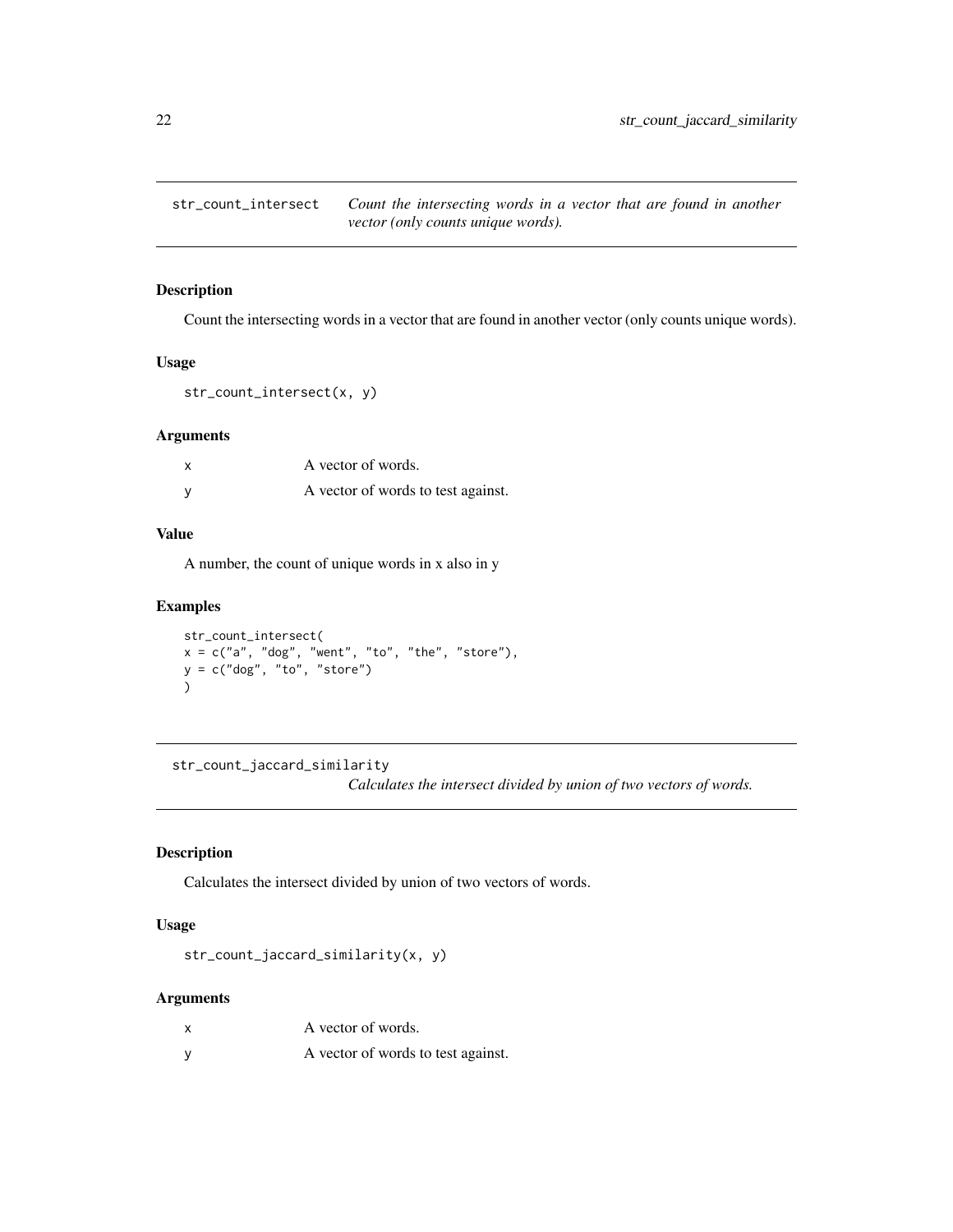<span id="page-22-0"></span>str\_count\_match 23

## Value

A number, the intersect divided by union of two vectors of words.

## Examples

```
str_count_jaccard_similarity(
x = c("a", "dog", "went", "to", "the", "store"),y = c("this", "dog", "went", "to", "the", "store")\mathcal{L}
```
str\_count\_match *Count the words in a vector that are found in another vector.*

# Description

Count the words in a vector that are found in another vector.

## Usage

str\_count\_match(x, y, ratio = FALSE)

#### Arguments

| X     | A vector of words.                                                                                              |
|-------|-----------------------------------------------------------------------------------------------------------------|
|       | A vector of words to test against.                                                                              |
| ratio | TRUE/FALSE, if TRUE, returns the number of words in x with a match in y<br>divided by the number of words in x. |

# Value

A number, the count of words in x also in y

```
str_count_match(
x = c("a", "dog", "went", "to", "the", "store"),
y = c("dog", "to", "store")
\lambdastr_count_match(
x = c("a", "dog", "went", "to", "the", "store"),
y = c("dog", "to", "store"),
ratio = TRUE
\lambda
```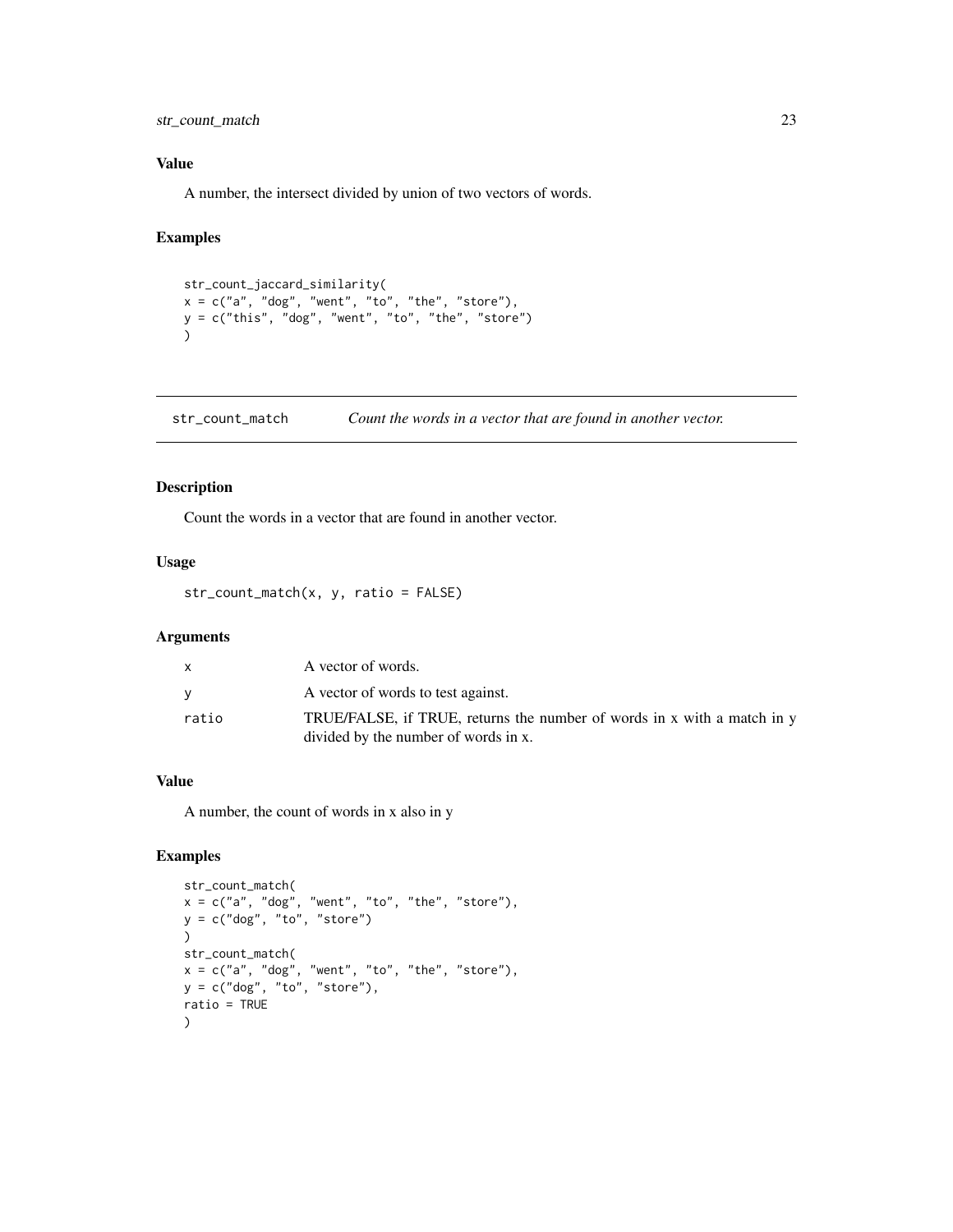<span id="page-23-0"></span>str\_count\_nomatch *Count the words in a vector that are not found in another vector.*

## Description

Count the words in a vector that are not found in another vector.

#### Usage

```
str_count_nomatch(x, y, ratio = FALSE)
```
# Arguments

|       | A vector of words.                                                         |
|-------|----------------------------------------------------------------------------|
|       | A vector of words to test against.                                         |
| ratio | TRUE/FALSE, if TRUE, returns the number of words in x without a match in y |
|       | divided by the number of words in x.                                       |

## Value

A number, the count of words in x and not in y

# Examples

```
str_count_nomatch(
x = c("a", "dog", "went", "to", "the", "store"),
y = c("dog", "to", "store")
\lambdastr_count_nomatch(
x = c("a", "dog", "went", "to", "the", "store"),y = c("dog", "store"),ratio = TRUE
)
```
str\_count\_positional\_match

*Count words from a vector that are found in the same position in another vector.*

# Description

Count words from a vector that are found in the same position in another vector.

#### Usage

```
str_count_positional_match(x, y, ratio = FALSE)
```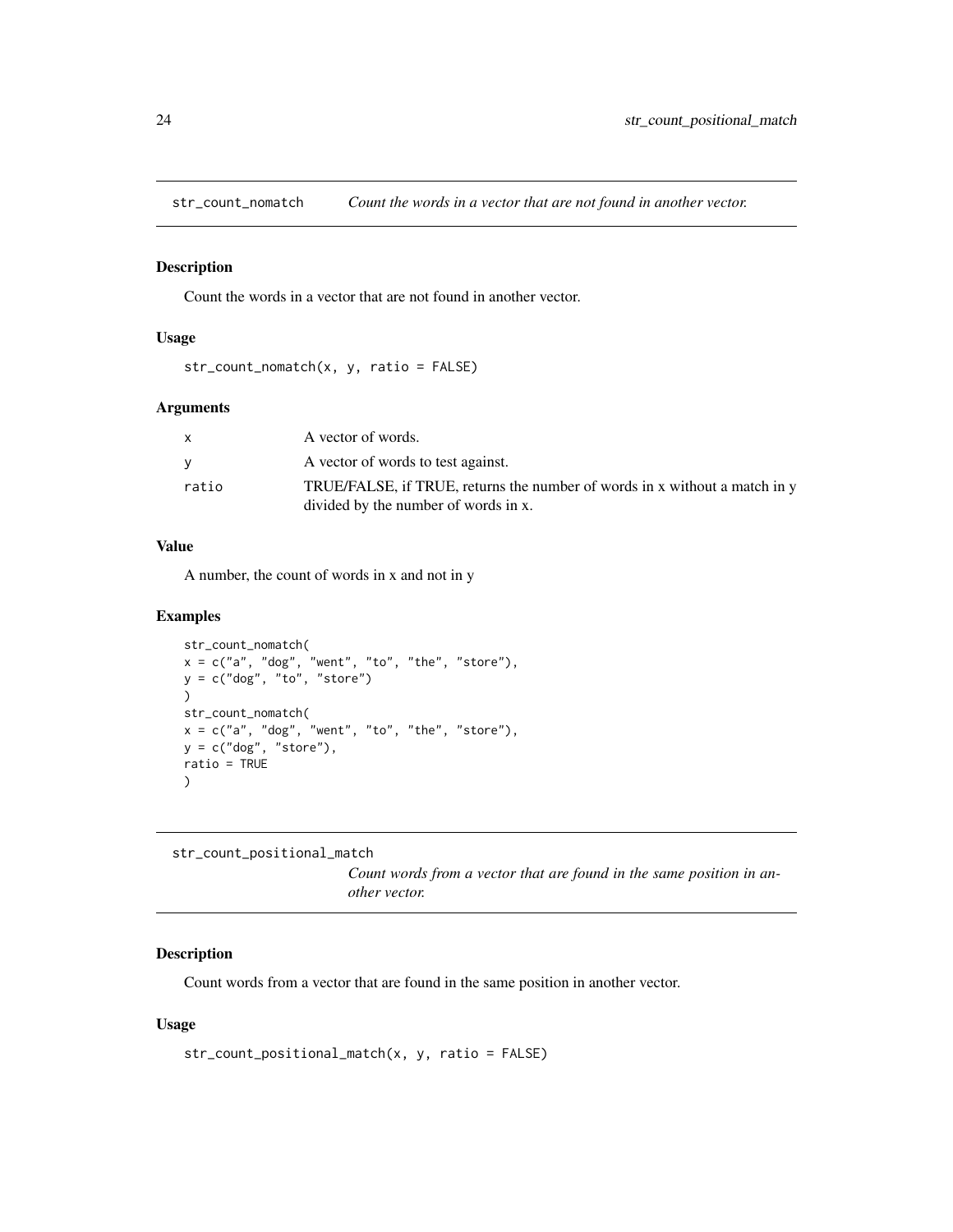<span id="page-24-0"></span>

| X     | A vector of words.                                                      |
|-------|-------------------------------------------------------------------------|
|       | A vector of words to test against.                                      |
| ratio | TRUE/FALSE, if TRUE, returns the number of words in x with a positional |
|       | match in y divided by the number of words in x.                         |

# Value

A count of the words in x with matches in the same position in y.

# Examples

```
str_count_positional_match(
x = c("a", "dog", "went", "to", "the", "store"),y = c("this", "dog", "ran", "from", "the", "store")
\lambda
```

```
str_count_positional_nomatch
```
*Count words from a vector that are not found in the same position in another vector.*

#### Description

Count words from a vector that are not found in the same position in another vector.

#### Usage

```
str_count_positional_nomatch(x, y, ratio = FALSE)
```
# Arguments

| X     | A vector of words.                                                         |
|-------|----------------------------------------------------------------------------|
| V     | A vector of words to test against.                                         |
| ratio | TRUE/FALSE, if TRUE, returns the number of words in x without a positional |
|       | match in y divided by the number of words in x.                            |

#### Value

A count of the words in x without matches in the same position in y.

```
str_count_positional_nomatch(
x = c("a", "cool", "dog", "went", "to", "the", "store"),
y = c("a", "dog", "ran", "from", "the", "store")
\lambda
```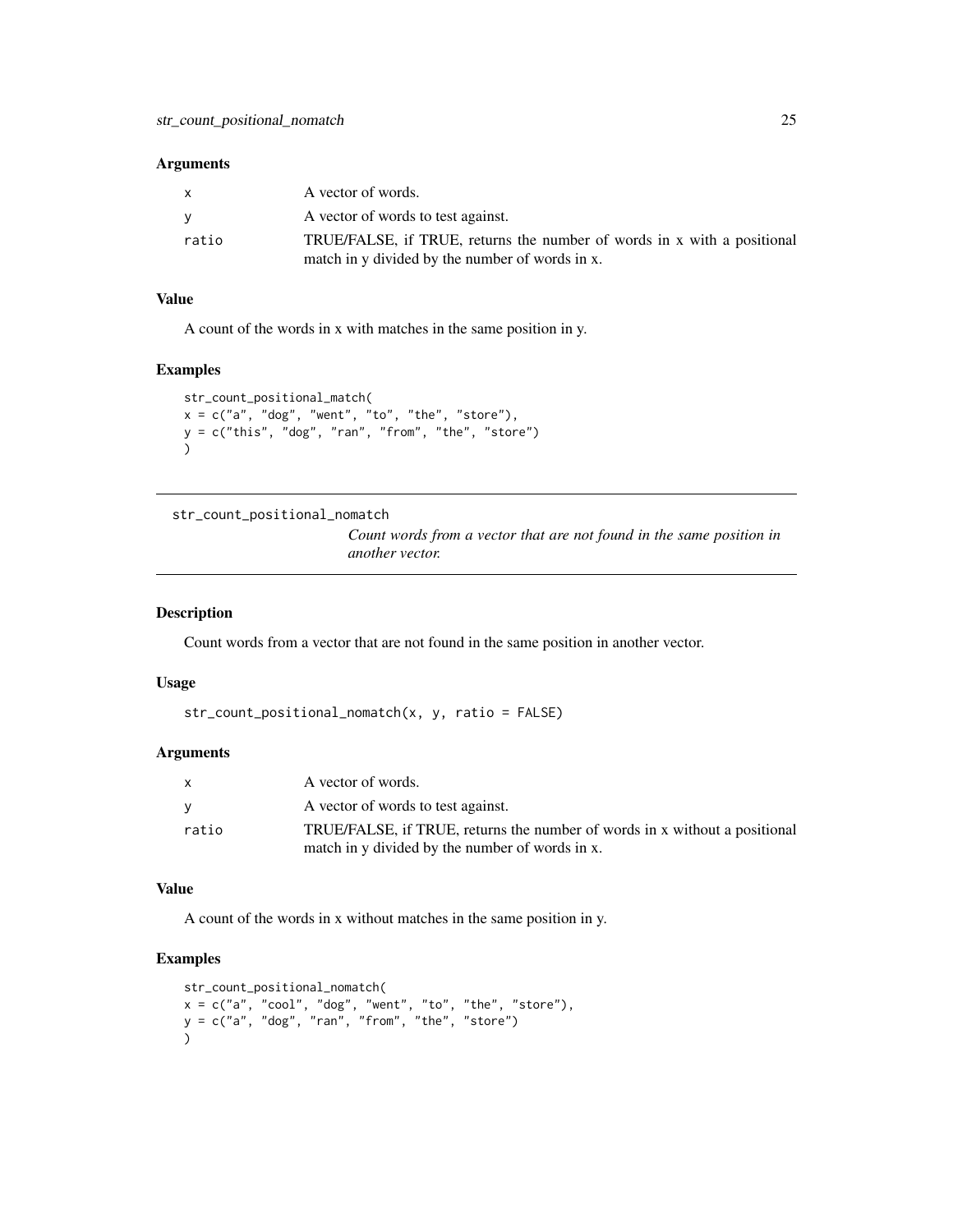<span id="page-25-0"></span>

# Description

Count the words in a vector that don't intersect with another vector (only counts unique words).

#### Usage

```
str_count_setdiff(x, y)
```
#### Arguments

| A vector of words.                 |
|------------------------------------|
| A vector of words to test against. |

## Value

A number, the count of unique words in x not also in y

# Examples

```
str_count_setdiff(
x = c("a", "dog", "dog", "went", "to", "the", "store"),y = c("dog", "to", "store")
\lambda
```

| str_dt_col_combine | Combine columns of a data.table into a list in a new column, wraps |  |
|--------------------|--------------------------------------------------------------------|--|
|                    | list(unlist(c()))                                                  |  |

# Description

Combine columns of a data.table into a list in a new column, wraps list(unlist(c(...)))

# Usage

str\_dt\_col\_combine(...)

## Arguments

... Unquoted column names of a data.table.

# Value

A list, with columns combined into a vector if grouped properly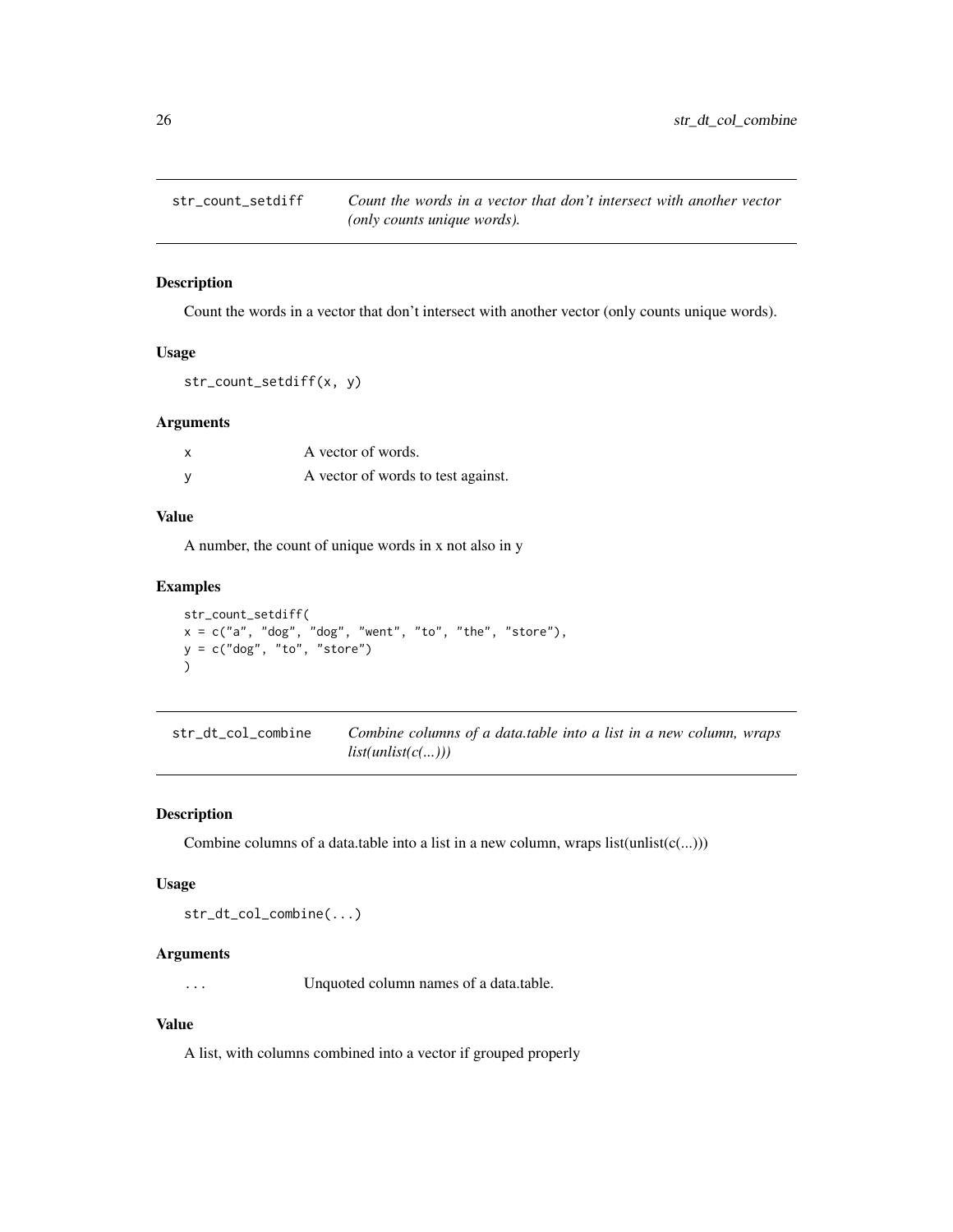# <span id="page-26-0"></span>str\_extract\_match 27

# Examples

```
as.data.table(
list(
  col1 = c("a",
    "b"
  ),
  col2 = c(tolower("The dog is nice because it picked up the newspaper."),
    tolower("The dog is extremely nice because it does the dishes.")
  ),
  col3 = c("test 1",
    "test 2"
  \lambda)
)[, col4 := .(str_dt_col_combine(col2, col3)), col1]
```
str\_extract\_match *Extract words from a vector that are found in another vector.*

#### Description

Extract words from a vector that are found in another vector.

#### Usage

str\_extract\_match(x, y)

#### Arguments

|   | A vector of words.                 |
|---|------------------------------------|
| v | A vector of words to test against. |

## Value

x, with the words not found in y removed.

```
str_extract_match(
x = c("a", "dog", "went", "to", "the", "store"),
y = c("dog", "to", "store")
\mathcal{L}
```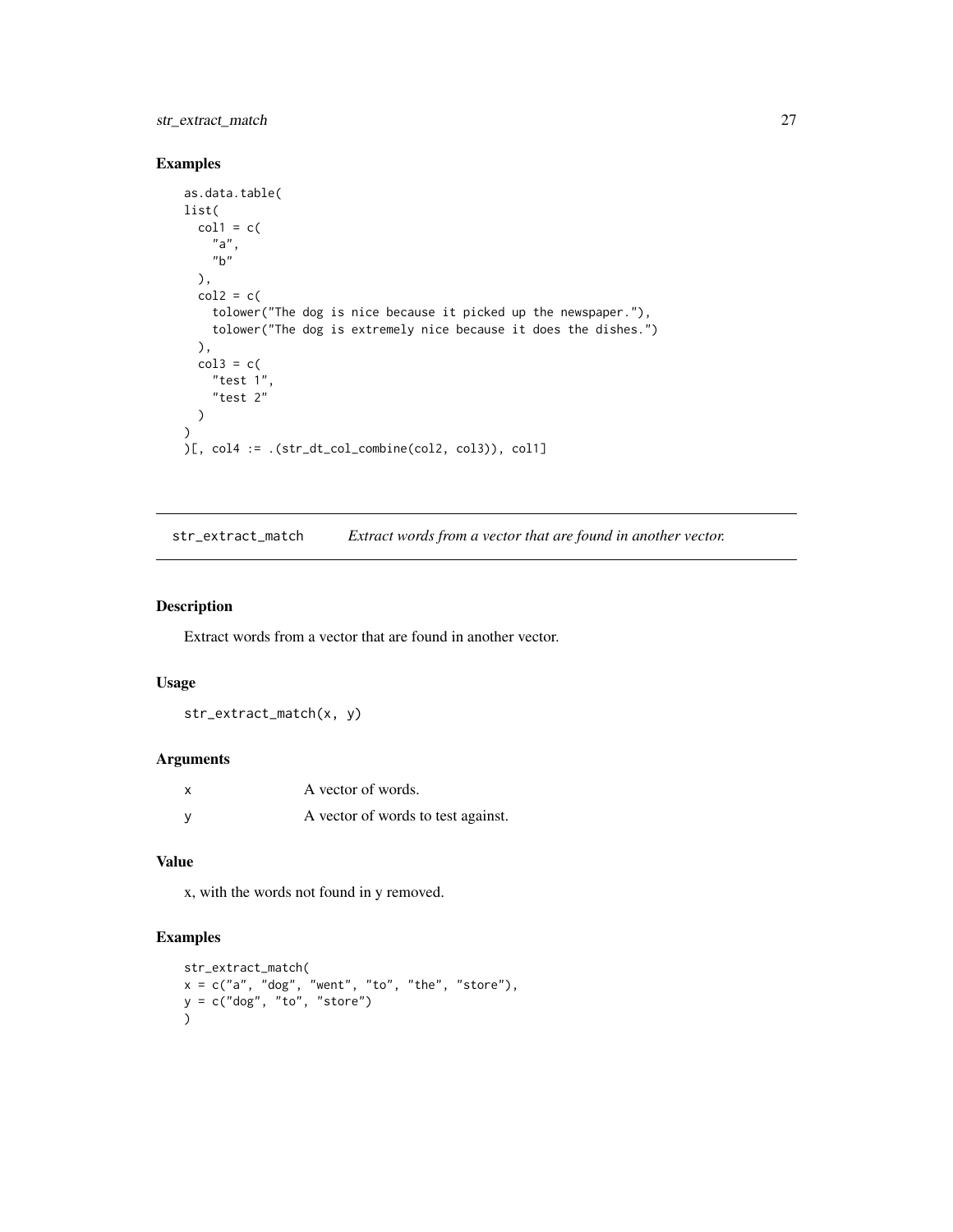<span id="page-27-0"></span>str\_extract\_nomatch *Extract words from a vector that are not found in another vector.*

# Description

Extract words from a vector that are not found in another vector.

## Usage

```
str_extract_nomatch(x, y)
```
#### Arguments

| A vector of words.                 |
|------------------------------------|
| A vector of words to test against. |

#### Value

x, with the words found in y removed.

# Examples

```
str_extract_nomatch(
x = c("a", "dog", "went", "to", "the", "store"),y = c("dog", "to", "store")\lambda
```
str\_extract\_positional\_match

*Extract words from a vector that are found in the same position in another vector.*

# Description

Extract words from a vector that are found in the same position in another vector.

# Usage

str\_extract\_positional\_match(x, y)

#### Arguments

| A vector of words.                 |
|------------------------------------|
| A vector of words to test against. |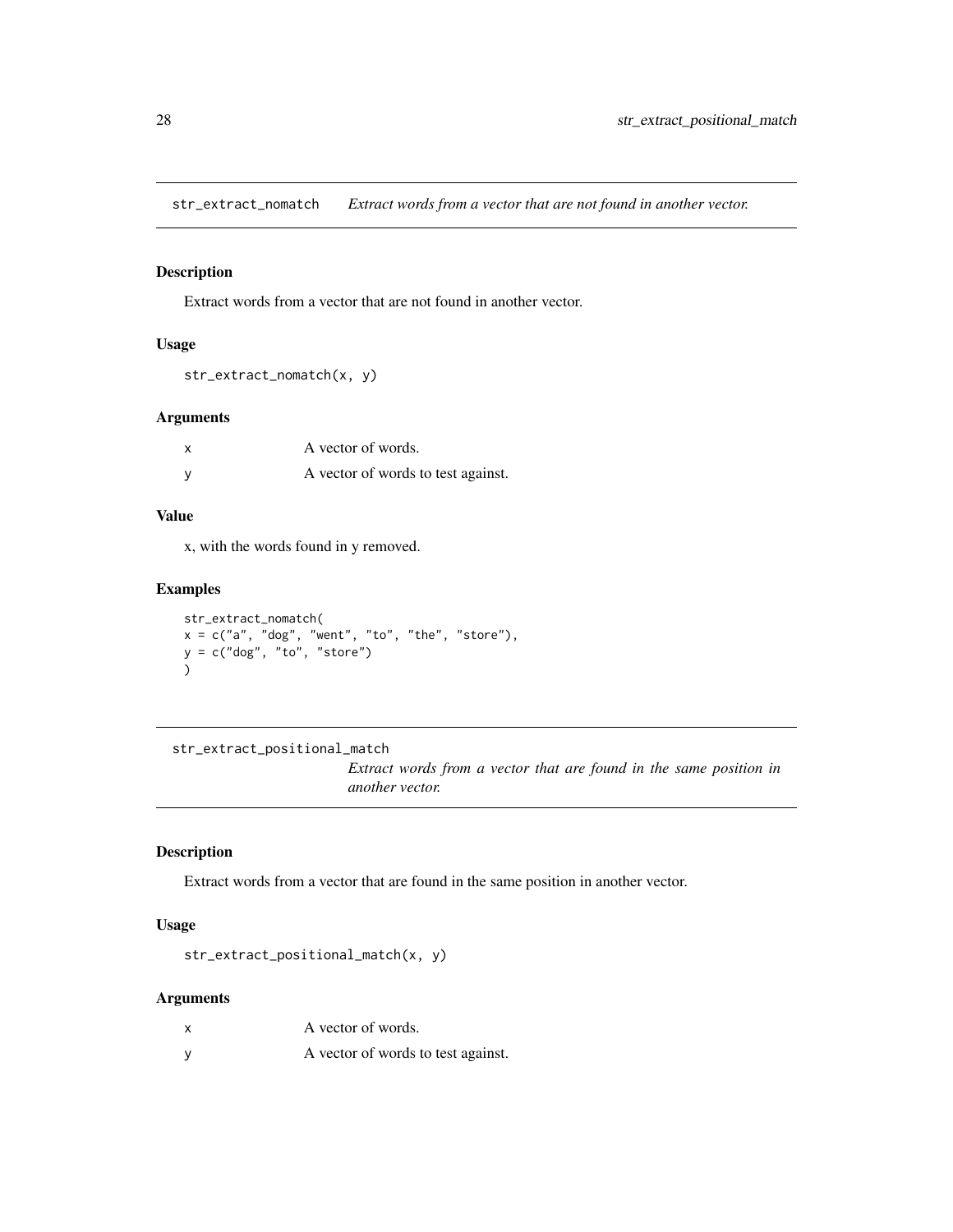# <span id="page-28-0"></span>Value

x, with the words without matches in the same position in y removed.

# Examples

```
str_extract_positional_match(
x = c("a", "dog", "went", "to", "the", "store"),y = c("this", "dog", "ran", "from", "the", "store")
)
```

```
str_extract_positional_nomatch
```
*Extract words from a vector that are not found in the same position in another vector.*

#### Description

Extract words from a vector that are not found in the same position in another vector.

## Usage

```
str_extract_positional_nomatch(x, y)
```
#### Arguments

| $\boldsymbol{\mathsf{x}}$ | A vector of words.                 |
|---------------------------|------------------------------------|
|                           | A vector of words to test against. |

## Value

x, with the words with matches found in the same position in y removed.

```
str_extract_positional_nomatch(
x = c("a", "dog", "went", "to", "the", "store"),y = c("a", "crazy", "dog", "ran", "from", "the", "store")
)
```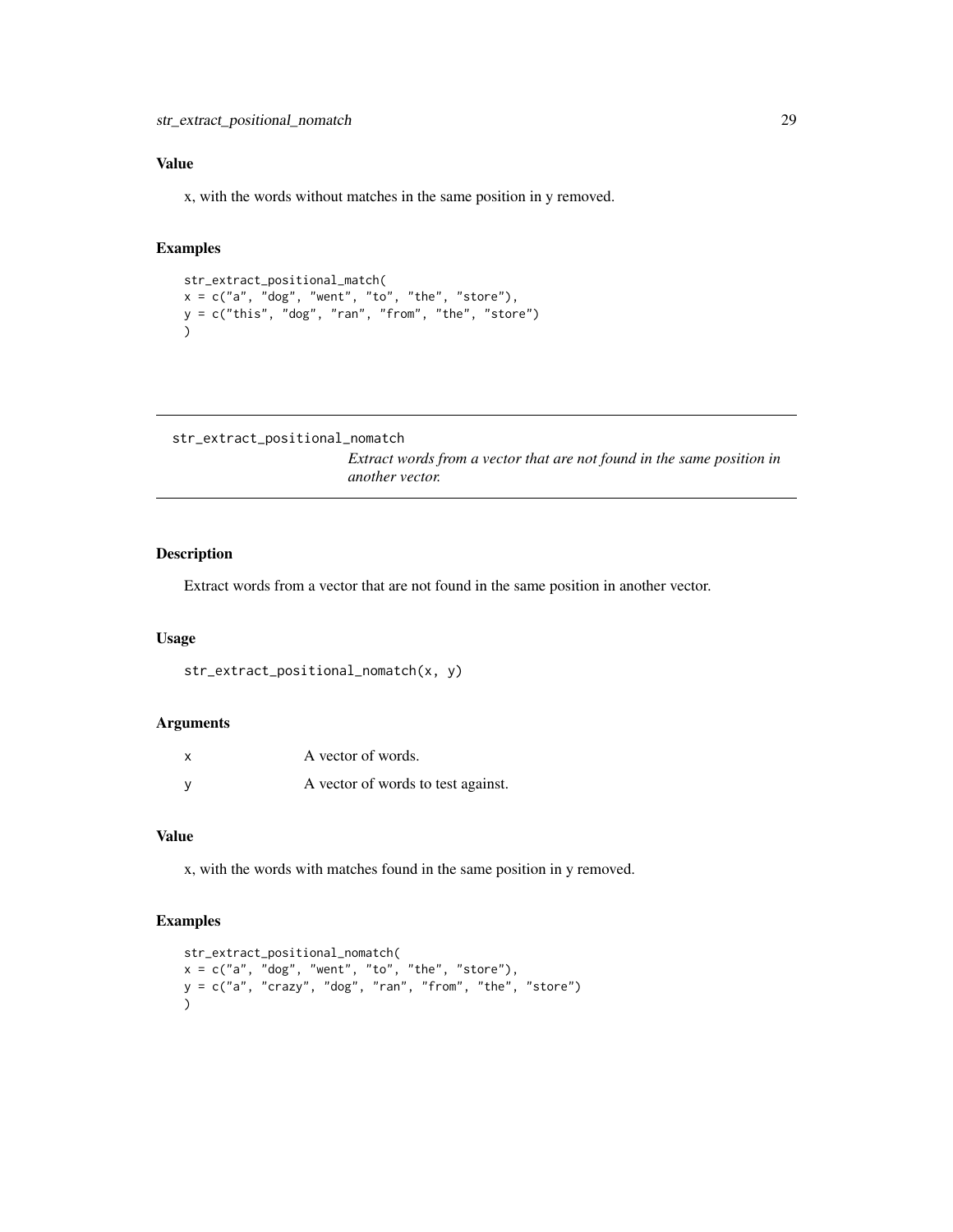<span id="page-29-0"></span>str\_rm\_blank\_space *Remove and replace excess white space from strings.*

#### Description

Remove and replace excess white space from strings.

## Usage

```
str_rm_blank_space(x, replacement = " ")
```
# Arguments

| A vector or string.                                                                                          |
|--------------------------------------------------------------------------------------------------------------|
| A string to replace the blank space with, defaults to ", which replaces excess<br>space with a single space. |
|                                                                                                              |

## Value

x, with extra white space removed/replaced.

#### Examples

```
str_rm_blank_space(c("this is a test. ", " will it work? "))
```

| str_rm_long_words | Remove words from a vector that have more than a maximum number |
|-------------------|-----------------------------------------------------------------|
|                   | of characters.                                                  |

#### Description

Remove words from a vector that have more than a maximum number of characters.

# Usage

```
str_rm_long_words(x, max_char_length)
```
# Arguments

```
x A vector of words.
```
max\_char\_length,

An integer, the maximum number of characters a word can have to not be removed.

## Value

x, with the words not having a character count less than or equal to the max\_char\_length removed.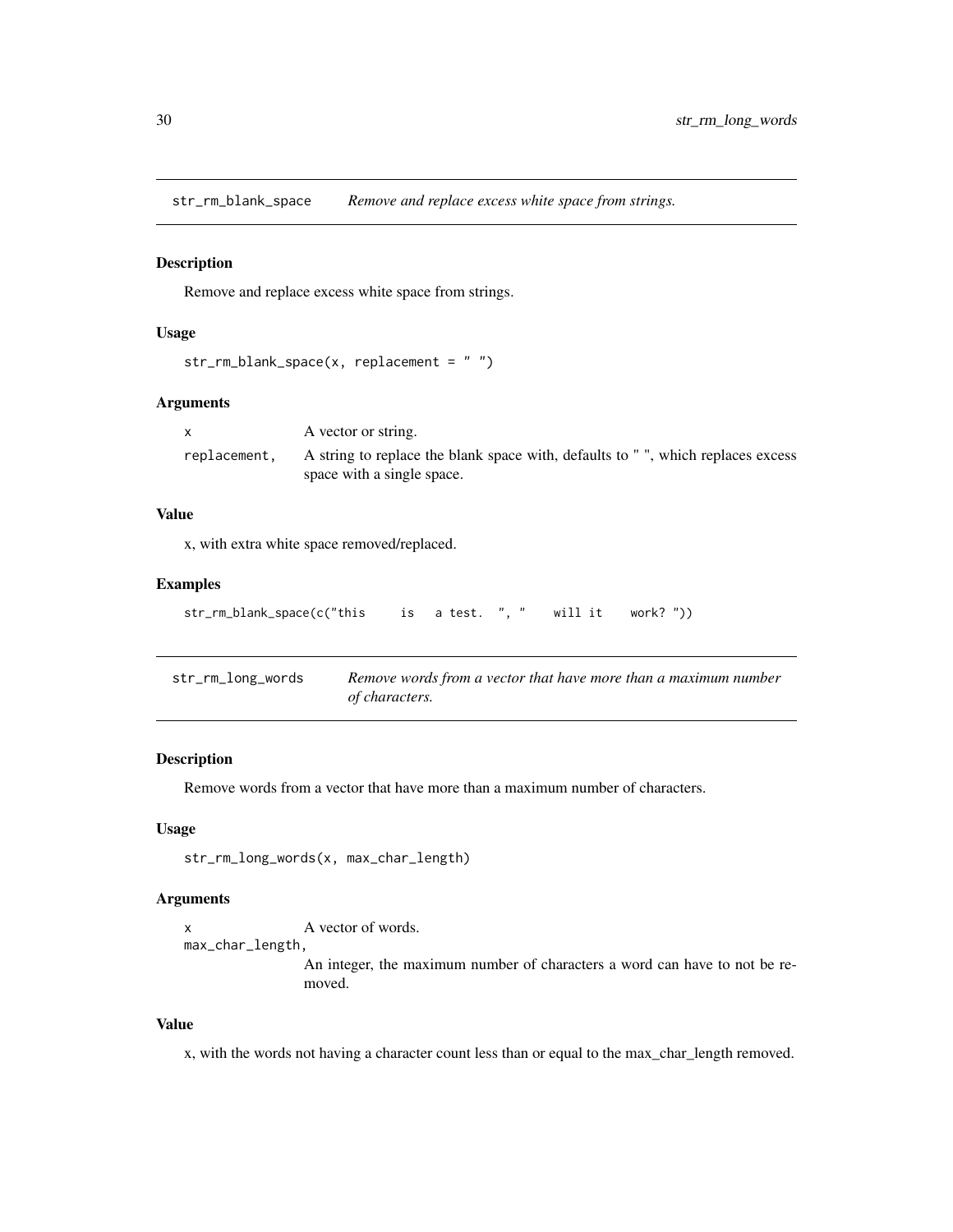<span id="page-30-0"></span>str\_rm\_non\_alphanumeric 31

## Examples

```
str_rm_long_words(
x = c("a", "dog", "went", "to", "the", "store"),max_char_length = 2
\lambda
```
str\_rm\_non\_alphanumeric

*Remove and replace non-alphanumeric characters from strings.*

# Description

Remove and replace non-alphanumeric characters from strings.

## Usage

```
str_rm_non_alphanumeric(x, replacement = " ")
```
# Arguments

|              | A vector or string.                                   |
|--------------|-------------------------------------------------------|
| replacement, | A string to replace the numbers with, defaults to "". |

#### Value

x, with non-alphanumeric (A-z, 0-9) characters removed/replaced.

# Examples

str\_rm\_non\_alphanumeric(c("test 67890 \* % \$ "))

str\_rm\_non\_printable *Remove and replace non-printable characters from strings.*

# Description

Remove and replace non-printable characters from strings.

# Usage

```
str_rmm_lon_printable(x, replacement = "")
```
# Arguments

|              | A vector or string.                                   |
|--------------|-------------------------------------------------------|
| replacement, | A string to replace the numbers with, defaults to "". |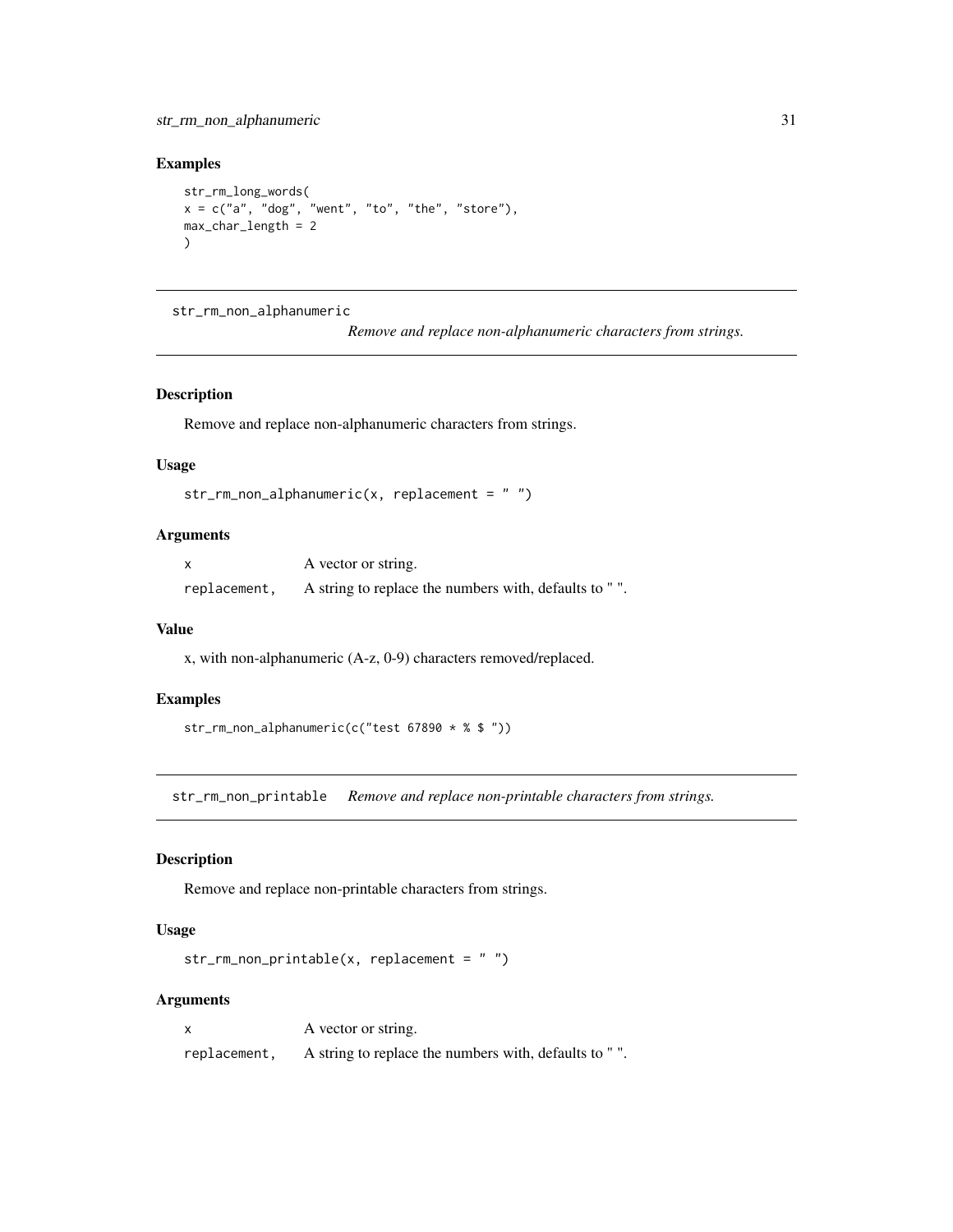#### Value

x, with non-printable characters removed/replaced.

#### Examples

```
str_rm_non_printable(c("test \n\n\n67890 * % $ "))
```
str\_rm\_numbers *Remove and replace numbers from strings.*

## Description

Remove and replace numbers from strings.

## Usage

```
str_rm_numbers(x, replacement = "")
```
# Arguments

|              | A vector or string.                                   |
|--------------|-------------------------------------------------------|
| replacement, | A string to replace the numbers with, defaults to "". |

#### Value

x, with numbers 0-9 removed/replaced.

## Examples

```
str_rm_numbers(c("test 1a234b5", "test 67890"))
```
str\_rm\_punctuation *Remove and replace punctuation from strings.*

# Description

Remove and replace punctuation from strings.

# Usage

```
str\_rm\_punction(x, replacement = "")
```
# Arguments

|              | A vector or string.                                       |
|--------------|-----------------------------------------------------------|
| replacement, | A string to replace the punctuation with, defaults to "". |

<span id="page-31-0"></span>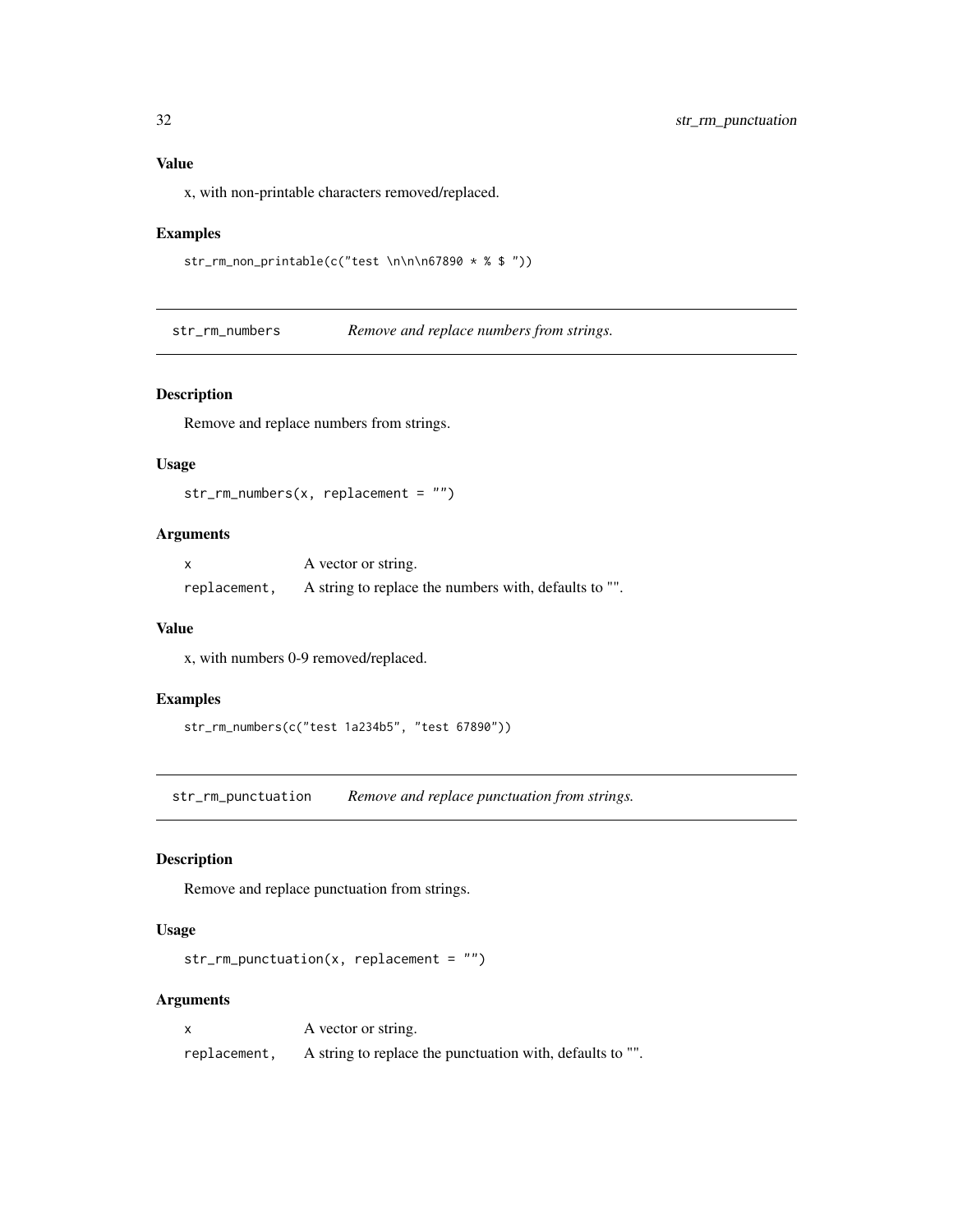# <span id="page-32-0"></span>Value

x, with punctuation removed/replaced.

# Examples

```
str_rm_punctuation(c("wait, is this is a test?", "Tests: . ! ?"))
```
str\_rm\_regexp\_match *Remove words from a vector that match a regular expression.*

## Description

Remove words from a vector that match a regular expression.

#### Usage

```
str_rm_regexp_match(x, pattern)
```
# Arguments

| $\boldsymbol{\mathsf{x}}$ | A vector of words.    |
|---------------------------|-----------------------|
| pattern,                  | A regular expression. |

#### Value

x, with the words matching the regular expression removed.

# Examples

```
str_rm_regexp_match(
x = c("a", "dog", "went", "to", "the", "store"),pattern = "to")
```

| str_rm_short_words | Remove words from a vector that don't have a minimum number of |
|--------------------|----------------------------------------------------------------|
|                    | <i>characters.</i>                                             |

## Description

Remove words from a vector that don't have a minimum number of characters.

# Usage

str\_rm\_short\_words(x, min\_char\_length)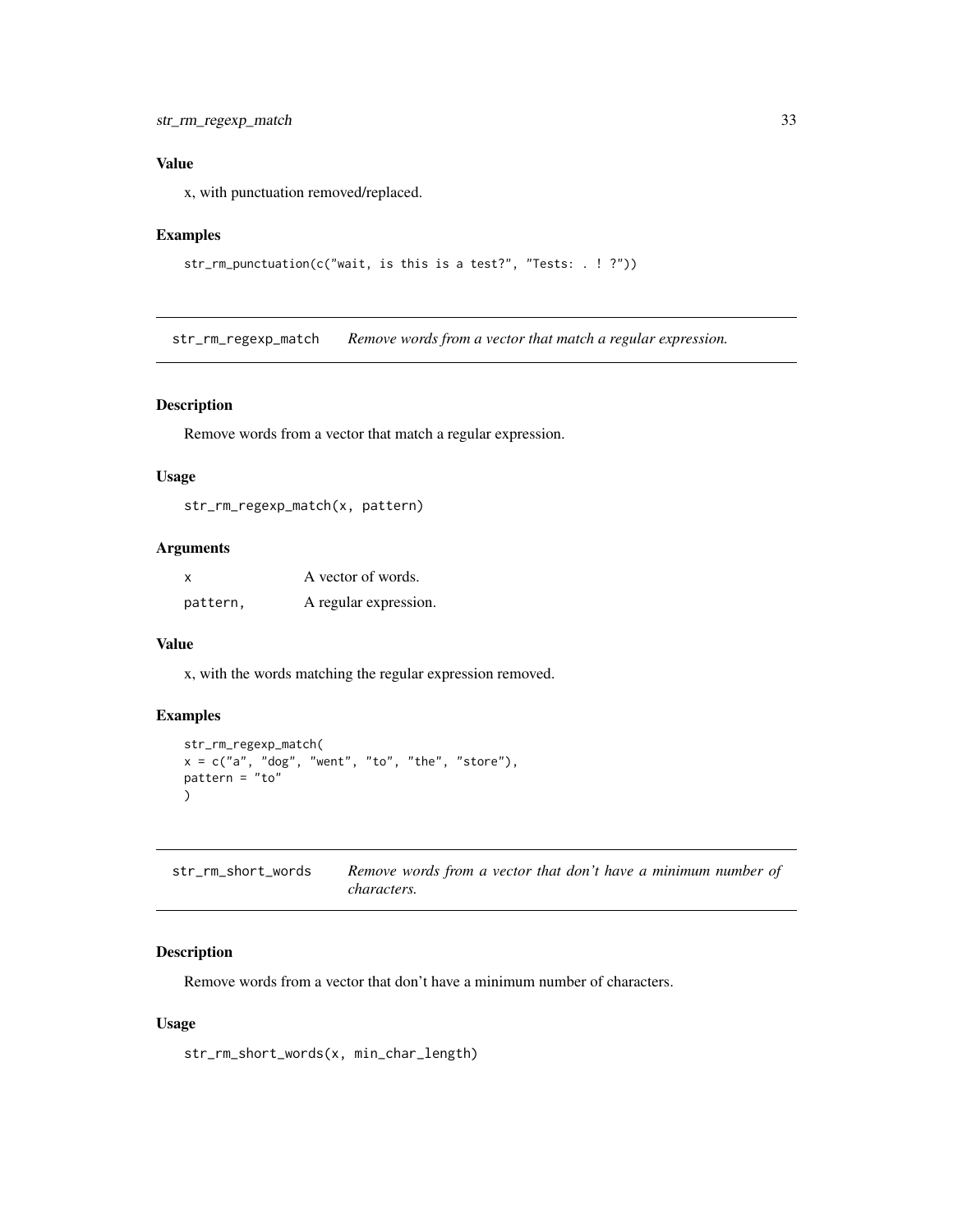x A vector of words. min\_char\_length,

> An integer, the minimum number of characters a word can have to not be removed.

#### Value

x, with the words not having a character count greater than or equal to the min\_char\_length removed.

## Examples

```
str_rm_short_words(
x = c("a", "dog", "went", "to", "the", "store"),min_char_length = 3
\mathcal{L}
```

| str rm words |               |  |  |  |  | Remove words from a vector of words found in another vector of |  |
|--------------|---------------|--|--|--|--|----------------------------------------------------------------|--|
|              | <i>words.</i> |  |  |  |  |                                                                |  |

## Description

Remove words from a vector of words found in another vector of words.

## Usage

```
str\_rm\_words(x, y = stopwords)
```
#### Arguments

| A vector of words.                                                  |
|---------------------------------------------------------------------|
| A vector of words to delete from x, defaults to English stop words. |

#### Value

x, with the words found in y removed.

```
str_rm_words(
x = c("a", "dog", "went", "to", "the", "store"),y = stopwords
\mathcal{L}str_rm_words(
x = c("a", "dog", "went", "to", "the", "store"),y = c("dog", "store")\mathcal{L}
```
<span id="page-33-0"></span>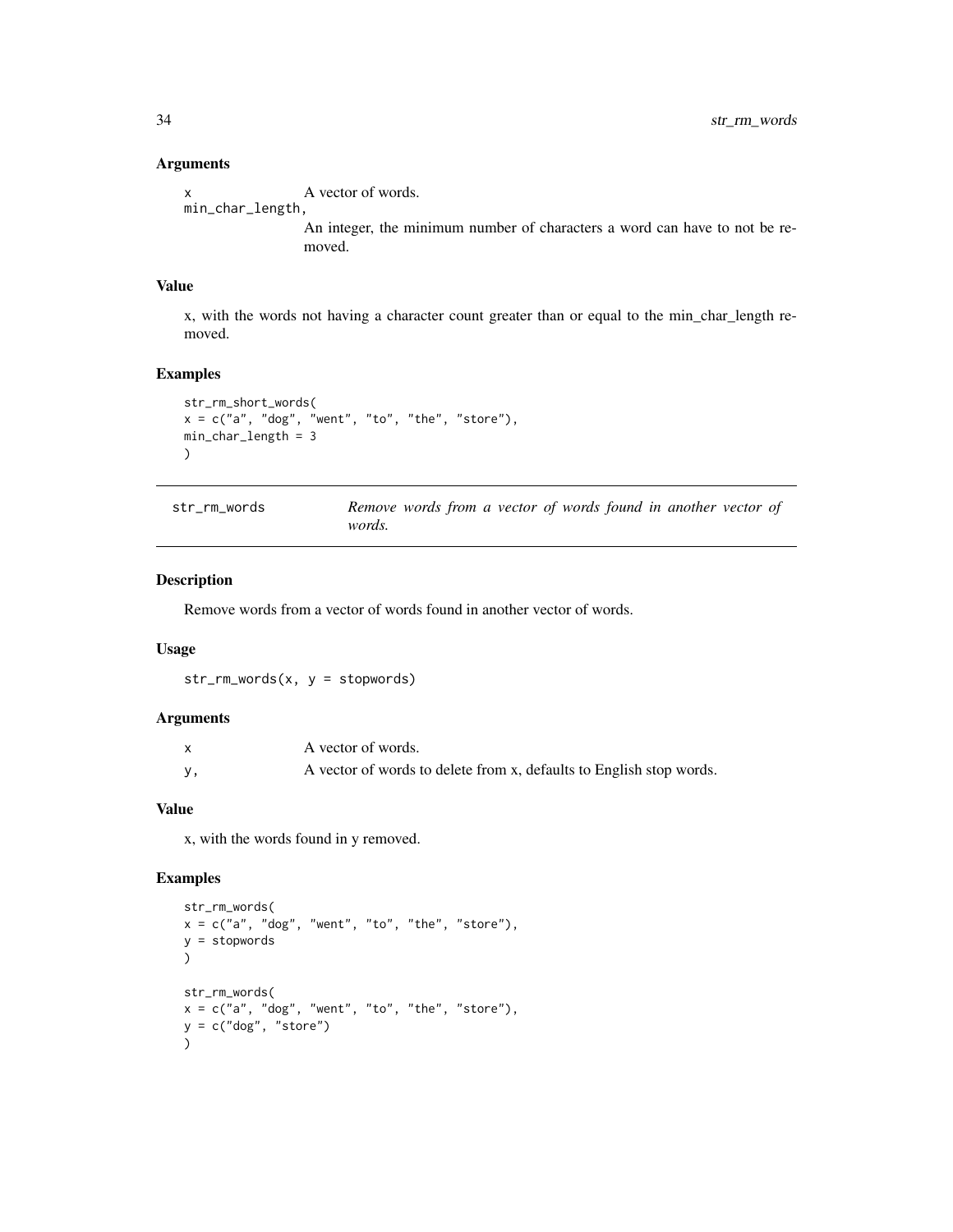```
str_rm_words_by_length
```
*Remove words from a vector based on the number of characters in each word.*

#### Description

Remove words from a vector based on the number of characters in each word.

#### Usage

```
str_rm_words_by_length(x, min_char_length = 0, max_char_length = Inf)
```
#### Arguments

x A vector of words.

min\_char\_length,

An integer, the minimum number of characters a word can have to not be removed.

max\_char\_length,

An integer, the maximum number of characters a word can have to not be removed.

# Value

x, with the words not having a character count of at least the min\_char\_length and at most the max\_char\_length removed.

# Examples

```
str_rm_words_by_length(
x = c("a", "dog", "went", "to", "the", "store"),min_char_length = 3
)
```
str\_stopwords\_by\_part\_of\_speech

*Create a vector of English words associated with particular parts of speech.*

#### Description

Create a vector of English words associated with particular parts of speech.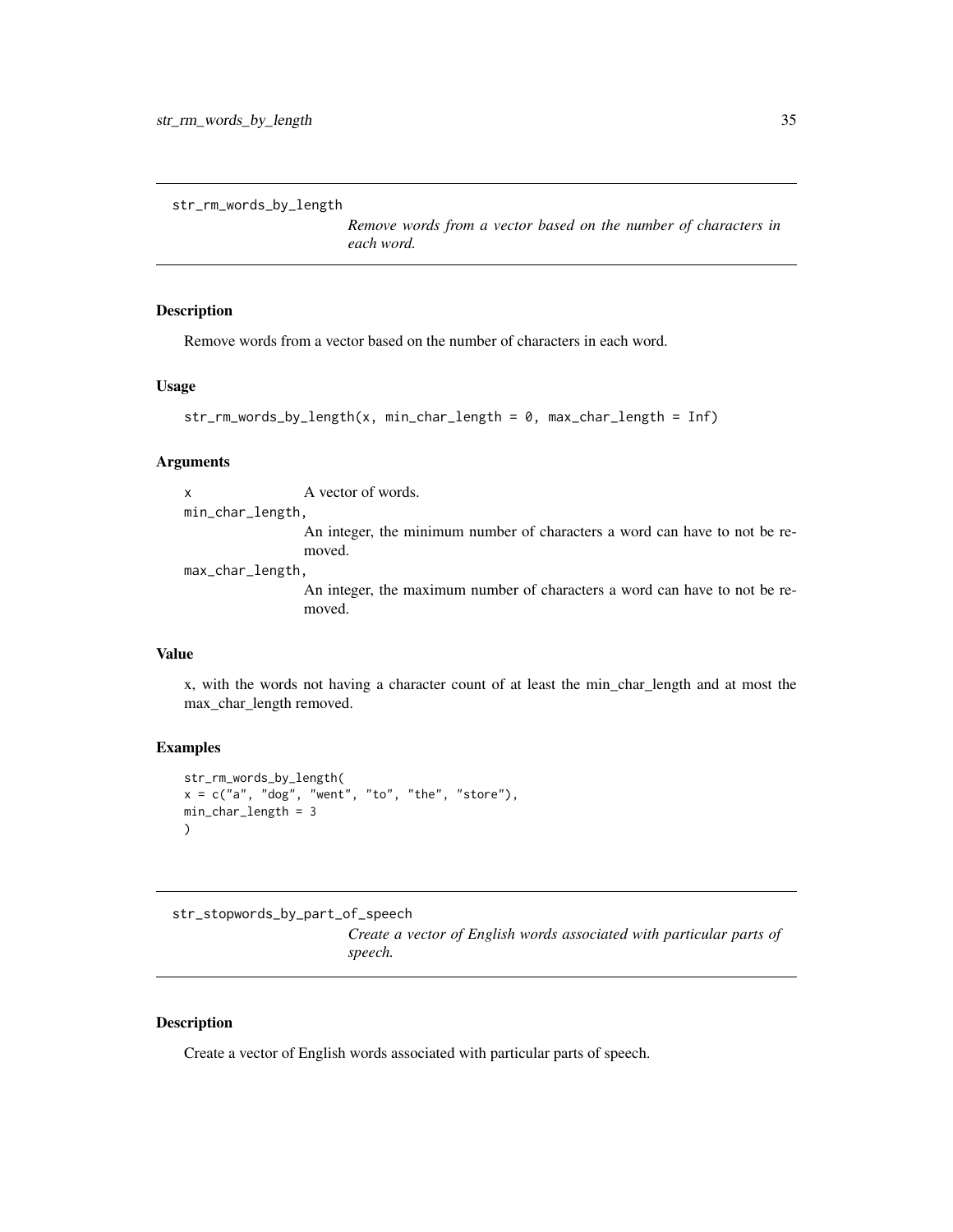# Usage

```
str_stopwords_by_part_of_speech(
 parts = c("adjective", "adverb", "conjunction", "definite article", "interjection",
   "noun", "noun phrase", "plural", "preposition", "pronoun", "verb (intransitive)",
    "verb (transitive)", "verb (usu participle)"),
  include_multi_word = FALSE
)
```
#### Arguments

| parts | A vector, at least one of the following: 'adjective', 'adverb', 'conjunction', 'def-  |
|-------|---------------------------------------------------------------------------------------|
|       | inite article', 'interjection', 'noun', 'noun phrase', 'plural', 'preposition', 'pro- |
|       | noun', 'verb (intransitive)', 'verb (transitive)', 'verb (usu participle)'            |

include\_multi\_word

TRUE/FALSE, if TRUE, includes records from the pos data.table where multi\_word == TRUE, otherwise excludes these records.

# Value

A vector of words matching the part of speech shown in the data.table pos.

# Examples

str\_stopwords\_by\_part\_of\_speech('adjective')

| str tolower | Calls base::tolower(), which converts letters to lowercase. Only in-            |
|-------------|---------------------------------------------------------------------------------|
|             | cluded to point out that base::tolower exists and should be used di-<br>rectly. |
|             |                                                                                 |

# Description

Calls base::tolower(), which converts letters to lowercase. Only included to point out that base::tolower exists and should be used directly.

#### Usage

str\_tolower(x)

# Arguments

x A vector or string.

# Value

x, converted to lowercase.

<span id="page-35-0"></span>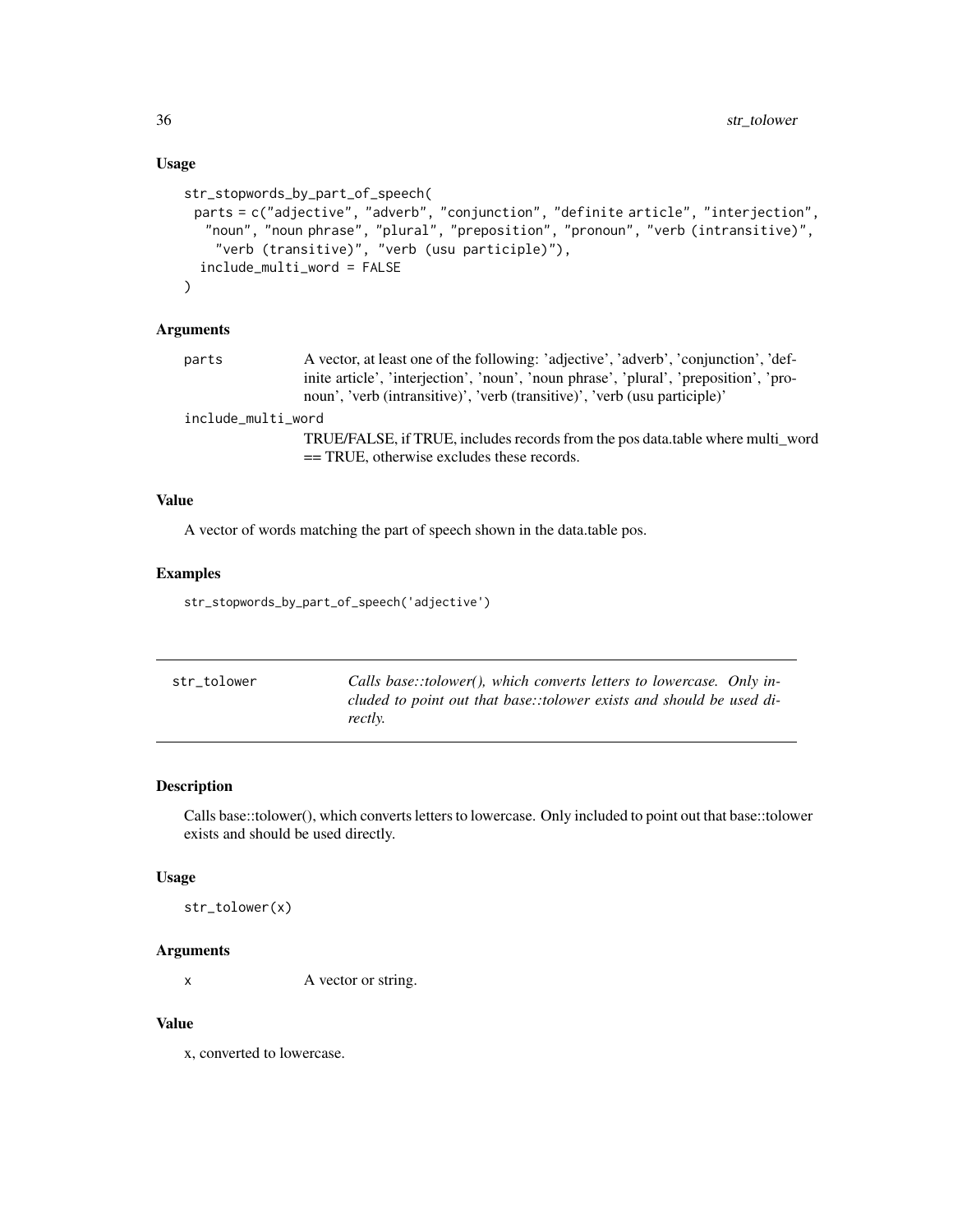# <span id="page-36-0"></span>Examples

```
str_tolower(c("ALLCAPS", "Some capS"))
```
str\_weighted\_count\_match

*Weighted count of the words in a vector that are found in another vector.*

## Description

Weighted count of the words in a vector that are found in another vector.

# Usage

```
str_weighted_count_match(x, y)
```
# Arguments

| $\times$ | A list of words and counts created by $str\_counts(x)$ . |
|----------|----------------------------------------------------------|
|          | A list of words and counts created by $str\_counts(y)$ . |

# Value

A number, the count of words in x also in y scaled by the number of times each word appears in x and y. If a word appears 3 times in x and 2 times in y, the result is 6, assuming no other words match.

```
str_weighted_count_match(
x = str\_counts(c("a", "dog", "dog", "went", "to", "the", "store")),
y = str_counts(c("dog", "dog", "dog"))
\overline{\phantom{a}}
```